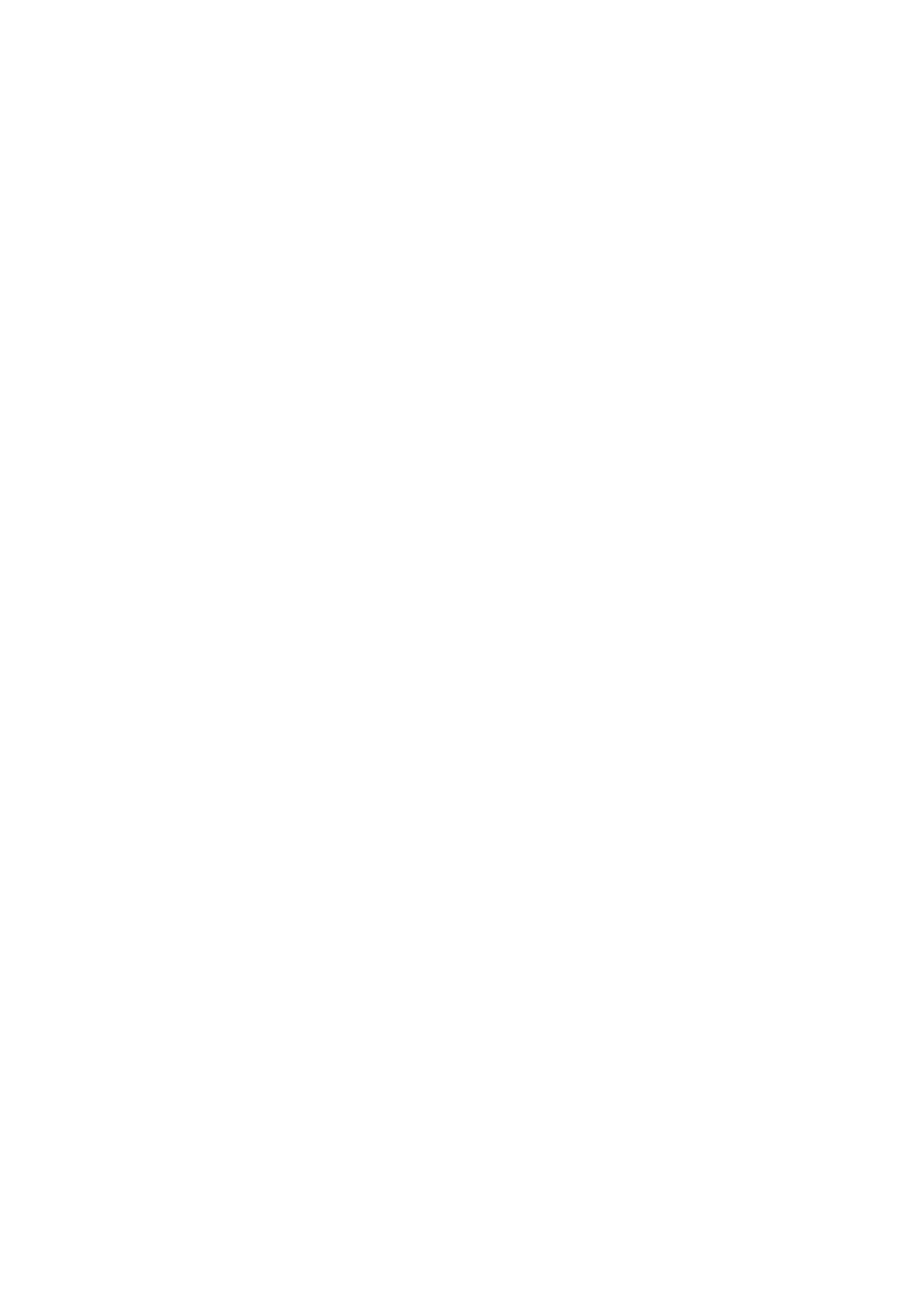# to ...<br>process iv.<br>response to the contract of the contract of the contract of the contract of the contract of the contract of the contract of the contract of the contract of the contract of the contract of the contract of *to the strategic planning process for a national Guide*

3

14

2

*Introduction*



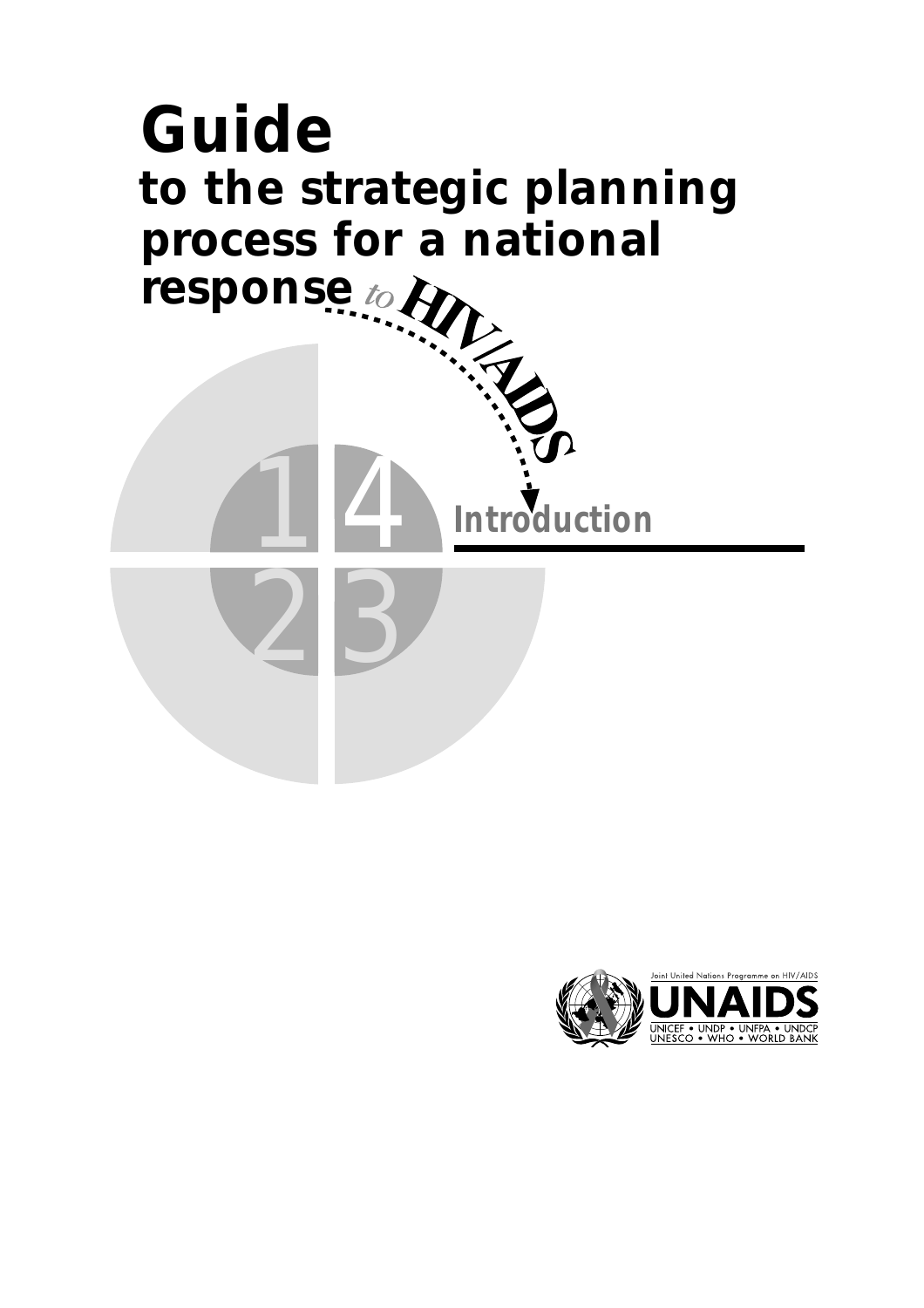#### **UNAIDS/00.21E (English original, August 2000)**

| © Joint United Nations Programme on HIV/AIDS<br>(UNAIDS) 2000. | The designations employed and the presentation of the<br>material in this work do not imply the expression of any<br>opinion whatsoever on the part of UNAIDS concerning the |  |  |
|----------------------------------------------------------------|------------------------------------------------------------------------------------------------------------------------------------------------------------------------------|--|--|
| All rights reserved. This document, which is not a formal      | legal status of any country, territory, city or area or of its                                                                                                               |  |  |
| publication of UNAIDS, may be freely reviewed, quoted,         | authorities, or concerning the delimitation of its frontiers                                                                                                                 |  |  |
| reproduced or translated, in part or in full, provided the     | and boundaries.                                                                                                                                                              |  |  |
| source is acknowledged.                                        | The mention of specific companies or of certain                                                                                                                              |  |  |
| The document may not be sold or used in conjunction            | manufacturers' products does not imply that they are                                                                                                                         |  |  |
| with commercial purposes without prior written approval        | endorsed or recommended by UNAIDS in preference to                                                                                                                           |  |  |
| from UNAIDS (contact: UNAIDS Information Centre).              | others of a similar nature that are not mentioned.                                                                                                                           |  |  |
| The views expressed in documents by named authors are          | Errors and omissions excepted, the names of proprietary                                                                                                                      |  |  |
| solely the responsibility of those authors.                    | products are distinguished by initial capital letters.                                                                                                                       |  |  |
|                                                                |                                                                                                                                                                              |  |  |

UNAIDS - 20 avenue Appia - 1211 Geneva 27 - Switzerland Telephone: (+41 22) 791 46 51 - Fax: (+41 22) 791 41 87 E-mail: unaids@unaids.org - Internet: http://www.unaids.org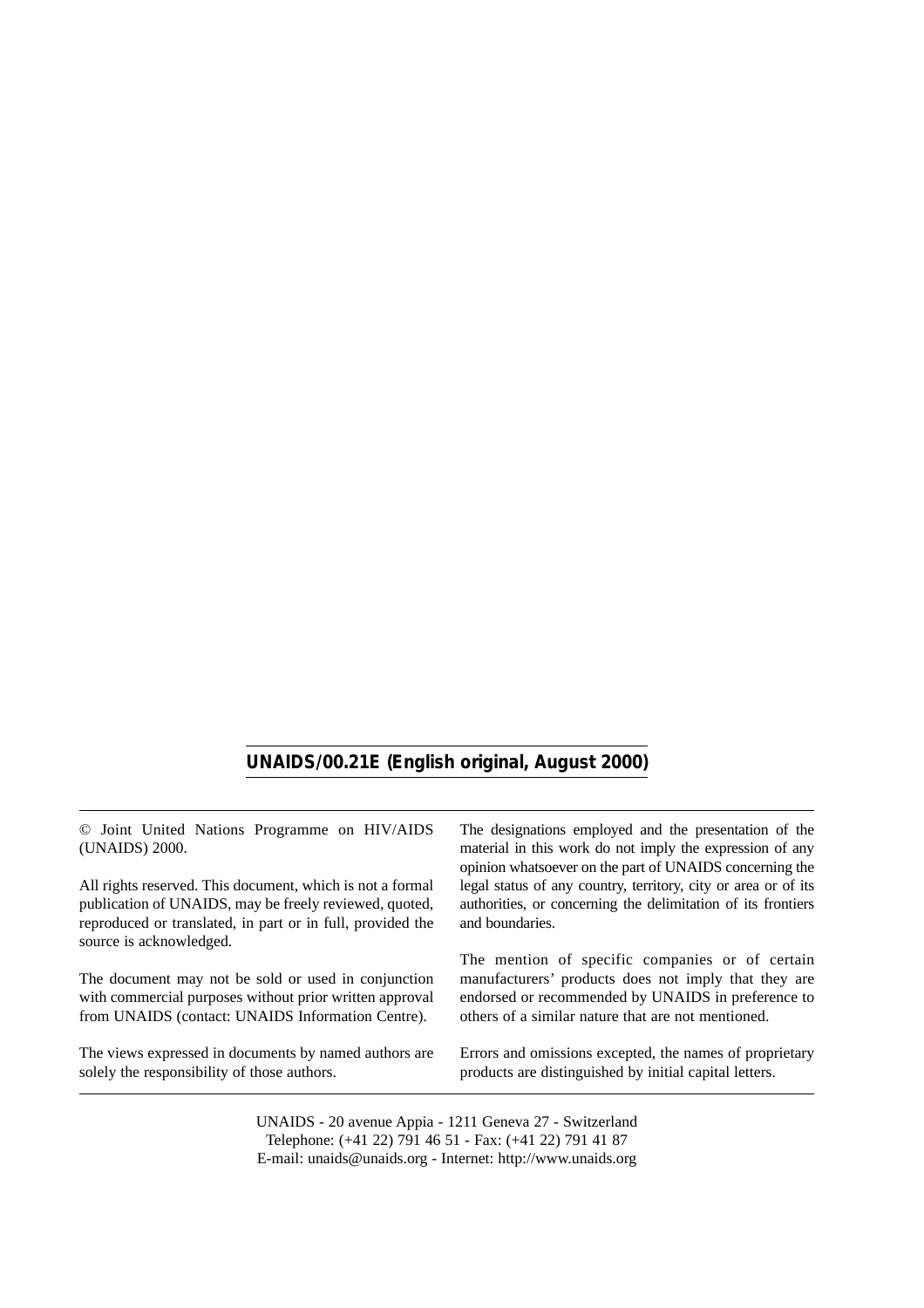## **Table of contents**

| Ι. |        |                                                                  |    |  |  |  |
|----|--------|------------------------------------------------------------------|----|--|--|--|
| П. |        |                                                                  |    |  |  |  |
|    | ❏      | <b>Resources</b>                                                 |    |  |  |  |
|    | ❏      |                                                                  |    |  |  |  |
|    | ❏      |                                                                  |    |  |  |  |
|    | $\Box$ |                                                                  |    |  |  |  |
|    | $\Box$ | <b>Resource partners</b>                                         |    |  |  |  |
|    | ❏      |                                                                  |    |  |  |  |
|    | ❏      | <b>NGOs</b>                                                      |    |  |  |  |
|    | ❏      |                                                                  |    |  |  |  |
|    | ❏      |                                                                  |    |  |  |  |
|    | ❏      |                                                                  |    |  |  |  |
|    | $\Box$ |                                                                  |    |  |  |  |
|    |        |                                                                  |    |  |  |  |
|    |        | III. Resource mobilization through the strategic                 |    |  |  |  |
|    |        |                                                                  |    |  |  |  |
|    | ❏      |                                                                  |    |  |  |  |
|    | ▫      |                                                                  |    |  |  |  |
|    | О      |                                                                  |    |  |  |  |
|    | III.2  |                                                                  |    |  |  |  |
|    | ❏      |                                                                  |    |  |  |  |
|    | ❏      |                                                                  |    |  |  |  |
|    |        |                                                                  |    |  |  |  |
|    |        |                                                                  |    |  |  |  |
|    |        |                                                                  |    |  |  |  |
|    | $\Box$ | Are there opportunities and/or imperatives for reallocation      |    |  |  |  |
|    |        | and reprogramming of resources? Where are the priorities now? 13 |    |  |  |  |
|    | ❏      |                                                                  |    |  |  |  |
|    | ❏      |                                                                  |    |  |  |  |
|    |        |                                                                  |    |  |  |  |
|    | ❏      |                                                                  |    |  |  |  |
|    | ❏      |                                                                  |    |  |  |  |
|    | о      |                                                                  |    |  |  |  |
|    |        |                                                                  |    |  |  |  |
|    |        |                                                                  |    |  |  |  |
|    |        |                                                                  |    |  |  |  |
|    |        |                                                                  |    |  |  |  |
|    |        |                                                                  |    |  |  |  |
|    |        |                                                                  | 19 |  |  |  |
|    |        |                                                                  |    |  |  |  |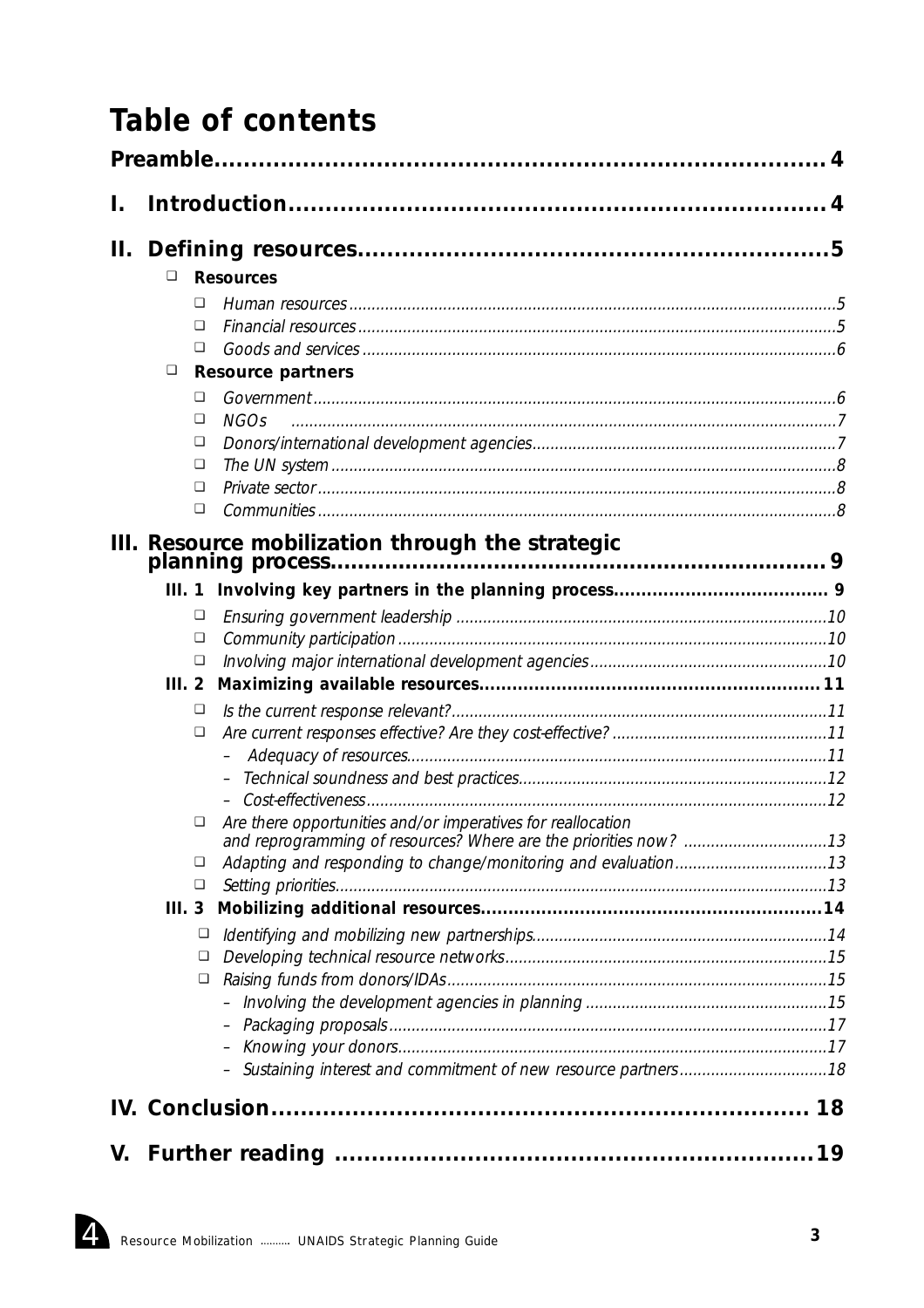## *module 4: Resource mobilization*

#### *Preamble*

While the issue of resources in general, and the scope of resource mobilization in particular, is addressed from time to time in the first three modules of the Strategic Planning Guide, a fourth module specifically on resource mobilization is needed to reinforce its various aspects as referred to in modules 1 to 3, and especially to debate and clarify a number of widely held assumptions with regard to resource mobilization.

- Resources, and resource mobilization, are often seen as relating solely to funding; this module defines and clarifies the broader scope of resources.
- Resource mobilization in the context of HIV/AIDS planning is still too often seen as a process or an activity that takes place exclusively after planning; this module highlights that resource mobilization is an integral part of the process of strategic planning.
- Mobilization of resources is also seen as synonymous with securing new or additional resources; this module emphasizes that it is also about making better use of, or maximizing, existing ones.

## *I. Introduction*

The subject of resources, and their availability or non-availability, is  $-$  or should be  $-$  a major consideration for planners in all areas. Indeed being strategic means, among other things, being realistic not only about the situation one has to address but also about the resources needed to reach one's objectives.

'Resources' is therefore a key theme throughout the strategic planning process (SPP) for national HIV/AIDS programmes. The situation analysis has to deal with the identification of the most important factors that may influence the HIV/AIDS epidemic. These include the status of human, institutional, financial resources that may determine individuals', sectors' or general societal vulnerability to HIV. These resources also determine the scope and effectiveness of national responses (see p. 11 of module 1).

Assessing the resources made available by the key players in the national response to HIV/AIDS is an essential aspect of the response analysis, as is an appraisal of the judicious use that is being or has been made of those resources (see p. 18 of module 2).

The formulation of a strategic plan implies that the availability of adequate resources is taken into account for the implementation of the different strategies in all priority areas; it should also address ways of making better use of existing resources (see pp. 15 and 18 of module 3).

Most importantly, the need to actively involve all key stakeholders in all three phases of the SPP is underlined throughout as a key strategy for mobilizing resources (ref. p. 26 of module 3).

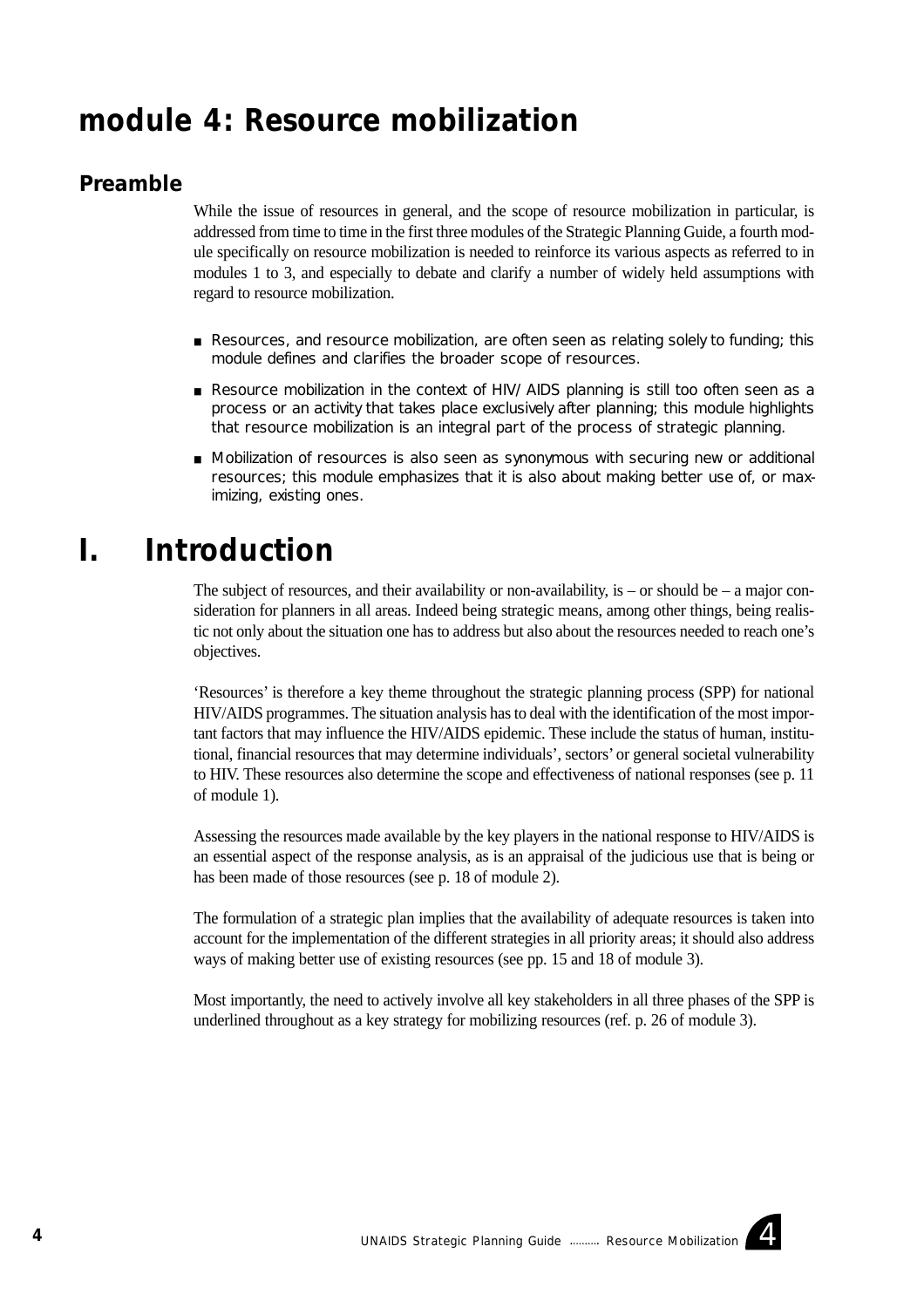#### *Using this module*

The major focus of this module is on 'mobilization of resources' and it should primarily be read or used in conjunction with each of the first three modules. Those who will use it are the situation analysis and/or the response analysis team, and the team responsible for the formulation of the strategic plan.

However there will also from time to time be a need to secure resources after the formulation of the strategic plan, for instance to support the expansion of emerging successful strategies, or to supplement shortfall in funding for a priority strategy or a catalytic project. This module will therefore also deal with relevant approaches, techniques and methods for that purpose.

Following an overview and definition of resources and resource partners, the module:

- i. highlights the ways in which resources are effectively mobilized through a strategic planning process;
- ii. describes specific approaches to mobilization of 'additional' resources in the course of the implementation of the strategic plan.

## *II. Defining resources*

The term 'resource' is all too often understood to mean only 'funds', especially in the context of resource mobilization. And yet, when for example programme or project failure is attributed to the lack of resources this has often to do as much with human or other resources as with funds. It is therefore useful at the outset to define what is understood by 'resources' and by 'resource partners'.

#### *Resources*

"Resources" includes not only money, but also people, goods and services. All types of resource or forms of support can be grouped under one of the following categories:

#### *Human resources*

These are the people needed to design, implement and follow up activities and projects.

- They will need to cover a range of appropriate skills and know-how to carry out the diverse specific tasks required.
- They may be paid or voluntary.
- They may be part-time or full-time, on secondment from Ministries and other Government bodies, recruited by international agencies, or employed by national or international NGOs, the private sector, etc.

#### *Financial resources*

These may come from a wide variety of sources:

- Government budget (including World Bank credits)
- Grants from international development agencies (IDAs), AIDS Foundations etc.
- NGO budgets
- Private sector.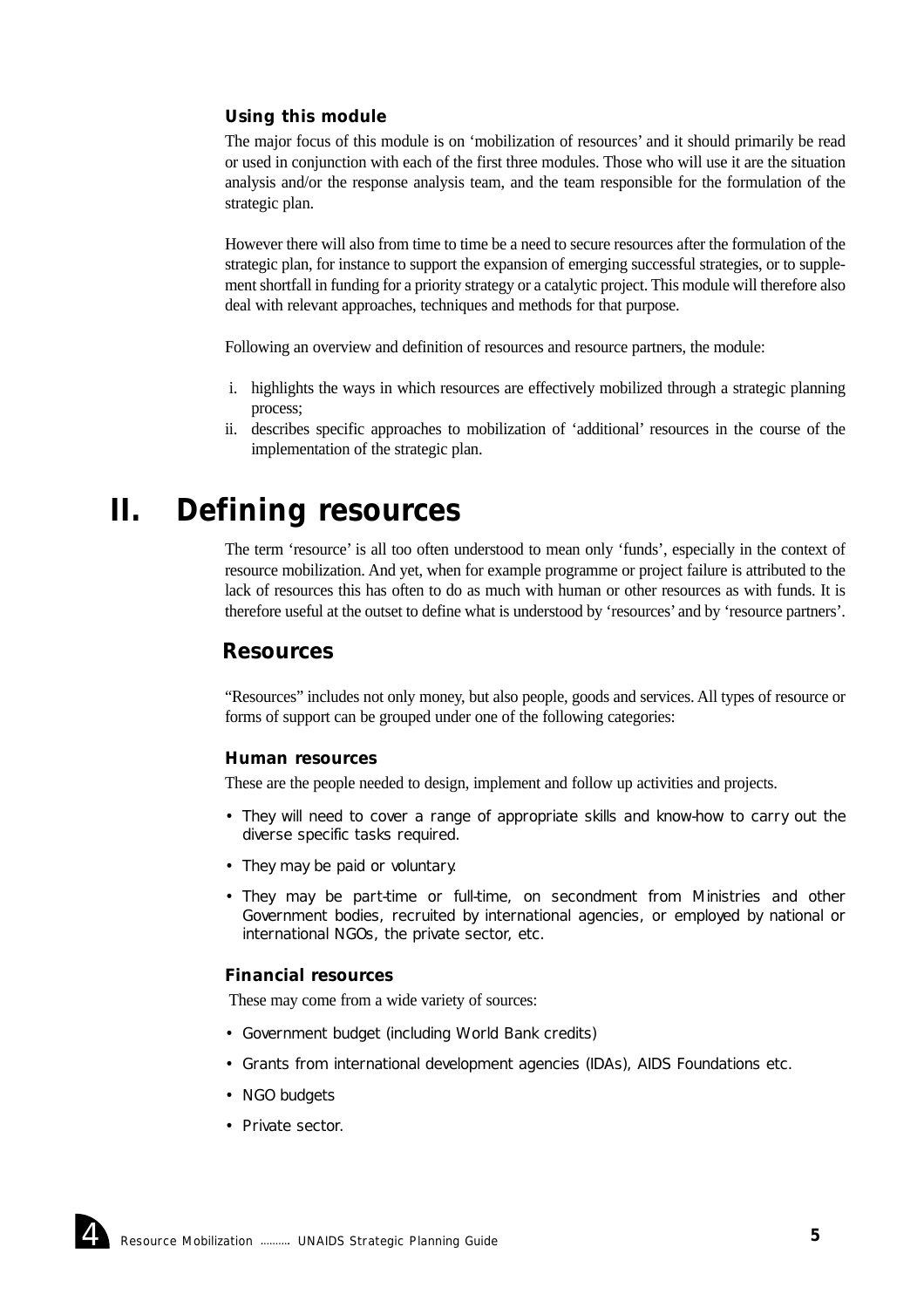#### *Goods and services*

These include:

- Vehicles and computer equipment
- Office space
- Advertising time or space
- Design and print facilities
- Financial, technical or medical advice
- Training services
- Meeting places and event venues.

These in turn may be provided at reduced cost or be freely donated.

Finally, an important resource that is often overlooked and is best included here is the time that people may contribute voluntarily to various important aspects of HIV/AIDS work – from high-level political advocacy to community services.

#### *Resource partners*

One can broadly categorize all current and potential "resource partners" at different levels using the following matrix:

|                                              | Local/District   Provincial/ | Regional | National | International |
|----------------------------------------------|------------------------------|----------|----------|---------------|
| Government                                   |                              |          |          |               |
| NGO <sub>S</sub>                             |                              |          |          |               |
| Donors/international<br>development agencies |                              |          |          |               |
| UN system                                    |                              |          |          |               |
| Private sector                               |                              |          |          |               |
| Communities                                  |                              |          |          |               |

Each group presents particular advantages and challenges which can be summarized as follows:

#### *Government*

It is critical that there be government ownership and leadership of the national response. A National AIDS Programme with strong government management signifies:

- consistent programme direction and a coherent national response
- potentially substantial resources, including staff, offices, equipment and services
- coordination of external support
- access to the whole spectrum of activities, disciplines and interests in the public sector.

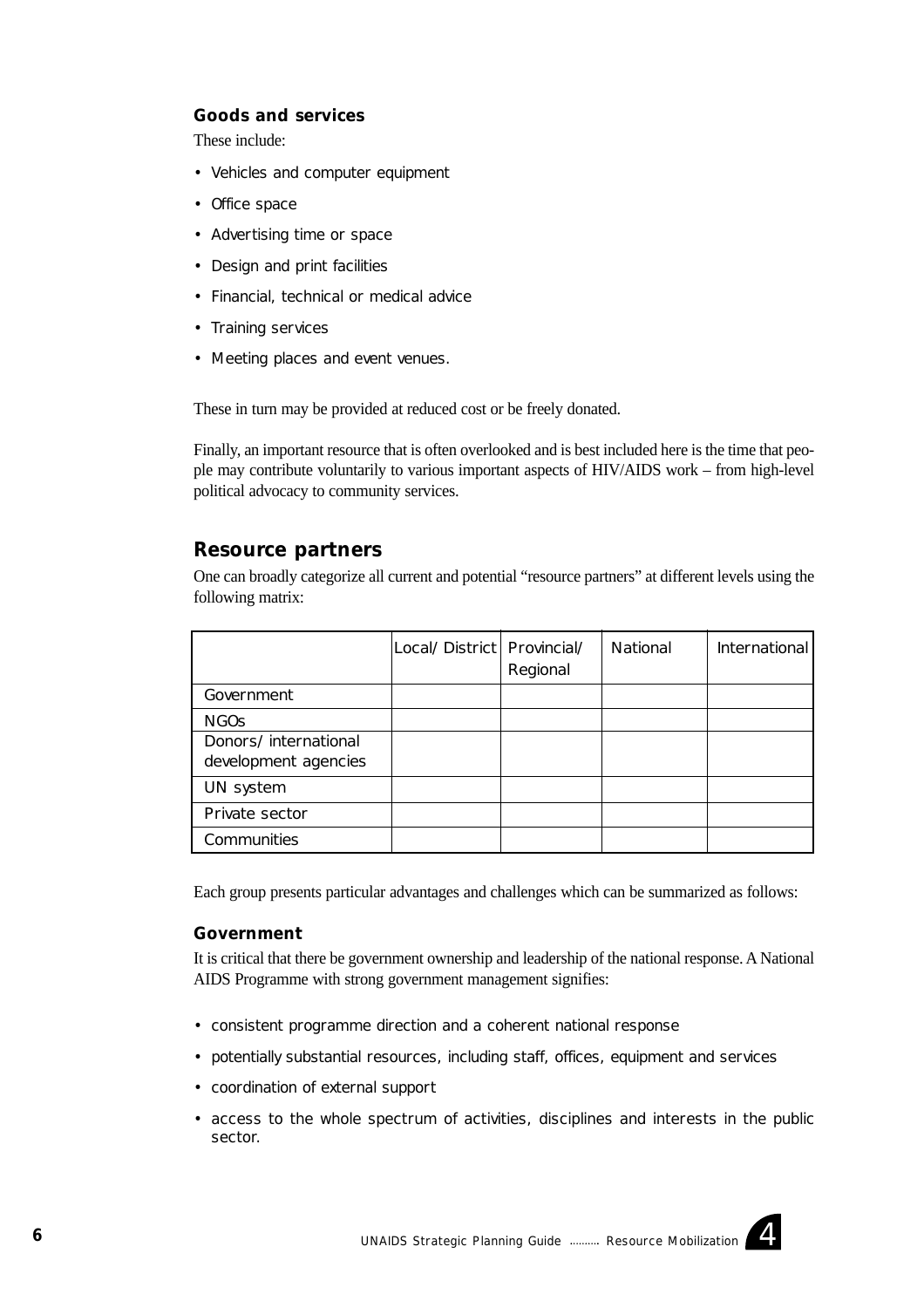But despite the wide recognition that a multisectoral approach is necessary to tackle HIV/AIDS effectively, in many instances the only significant involvement from the public sector is from the health sector. Further, Government is occasionally plagued by administrative regulations and procedures that can hamper the flow of resources – particularly financial, but also human resources – for example from central to provincial or district levels. Government may also sometimes find it sensitive or difficult to allocate resources to, or be directly associated with, certain HIV prevention activities, such as those targeting behaviours like drug use or commercial sex work that may be outside the law.

#### *NGOs*

There are now innumerable AIDS-specific NGOs, national and international, that intervene and provide services across the whole range of prevention and care strategies and activities. They play a vital role and make significant contributions to successful national responses. They present some unique advantages, not least:

- The relevance and responsiveness to community and grassroots needs
- The committed and motivated human resources of the smaller national NGOs
- The ability, unlike the government sector, to work with marginalized populations such as drug users or sex workers.

NGOs are usually also more willing or can afford to take risks, such as allocating resources for untested strategies, or starting up pilot projects in new geographical and thematic areas. As for international NGOs, they also provide links to wide networks and are therefore sources of substantial technical and financial support.

On the other hand, the proliferation of HIV/AIDS-specific NGOs has sometimes taken place at the expense of quality and accountability, with ill-designed or inappropriate projects absorbing scarce resources and failing to have any significant impact. Other areas of concern include:

- Mutual Government/NGO distrust
- Weak management structures
- Specific priorities of some NGOs may not always match those of national programmes.

#### *Donors/international development agencies*

In the early years of the HIV/AIDS epidemic, multi- and bilateral development agencies were the major source of resources – especially financial – for national HIV/AIDS programmes. Although the overall financial support to AIDS programmes has declined in recent years, development aid from bilateral donors remains an important, if not the most important, source of financial and human resources, goods and services for many resource-poor countries.

The relationship and dynamics between donors and national governments can in some cases be influenced by the following factors:

- Where support from bilateral donors is channelled to or through NGOs this can aggravate the tensions that may exist between NGOs and Government.
- Particularly when national mechanisms for coordination are not strong, coordination among donors may also be less than optimal.
- Some donors may only be prepared to support specific strategies and seek to influence national programme priorities accordingly.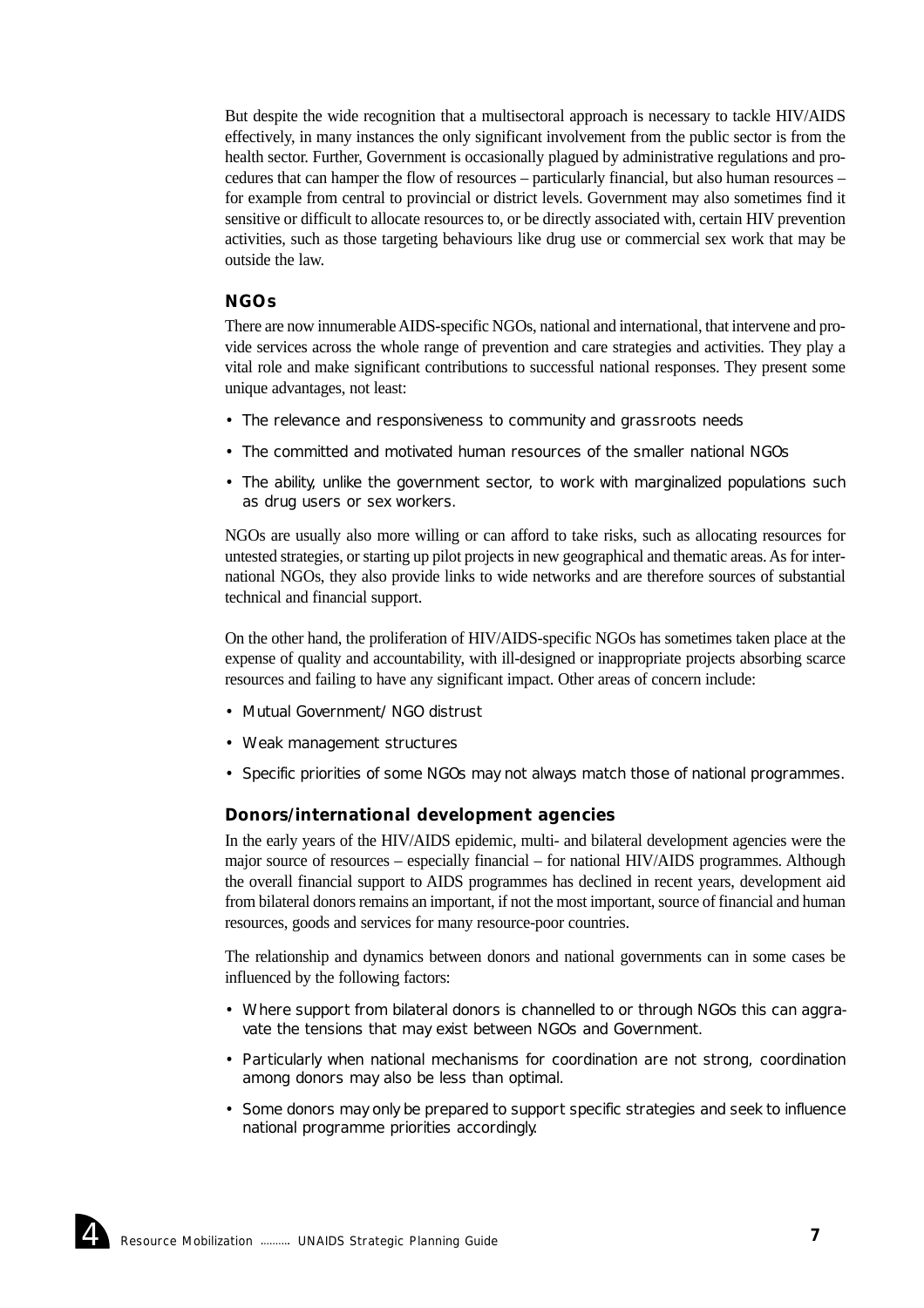#### *The UN system*

Multilateral support has generally diminished and is now focused more on catalytic action, technical assistance and advocacy, including efforts to leverage additional resources. Concurrently, the establishment of UNAIDS is meant to maximize the resources and ensure greater coherence of the efforts of different UN system agencies in support of country responses.

With the establishment of UNAIDS and the increasing effectiveness of UN Theme Groups on HIV/AIDS in countries, it is anticipated that there will be stronger and better coordination not only of the UN system's support but also that of overall external aid in general.

Through UNAIDS and its cosponsors a number of common goods besides a stronger and more coherent UN system response are becoming increasingly available to all countries, including:

- improved access to and exchange of best practices
- improved access to technical resources (e.g. through technical resource networks)
- better access to goods and services, including condoms and drugs.

#### *Private sector*

With growing evidence of the negative impact of the HIV/AIDS epidemic on certain sectors and on productivity, many more members of the private sector are now willing to support prevention programmes which they see as an investment. Of the many partnerships that HIV/AIDS concerns are generating, that between the private and public sectors in countries has unique potential. At the same time it poses a few challenges.

The potential of the private sector resides not just in the financial resources that can be tapped but also in the considerable human resources that it represents and the social leadership that it can provide. Other strengths include:

- its involvement in AIDS prevention may take in both its own workforce and its clients
- specific skills that are very relevant in AIDS prevention, for example in communication
- business-like, professional approaches
- a culture of efficiency, cost-effectiveness and accountability.

On the other hand, the grasp of HIV/AIDS-related issues by the different elements of the private sector is variable and often incomplete. Given these differences and the diverse interests that are represented, coordination and avoiding conflicting messages may be an issue.

#### *Communities*

Potentially the greatest resource capacity is to be found within the communities who are or can be mobilized around the issue of HIV/AIDS.

The community or communities here are defined not just in terms of geographical proximity – although this will often be the case – but in the broad, inclusive sense, of groups of people who may be bound by culture, religion, beliefs, practices and, above all, by a common concern with and interest in HIV/AIDS prevention and care. These different types can also be regrouped under the following categories:

■ Communities of interest – groups of people with a common purpose, such as health professionals working together on HIV.

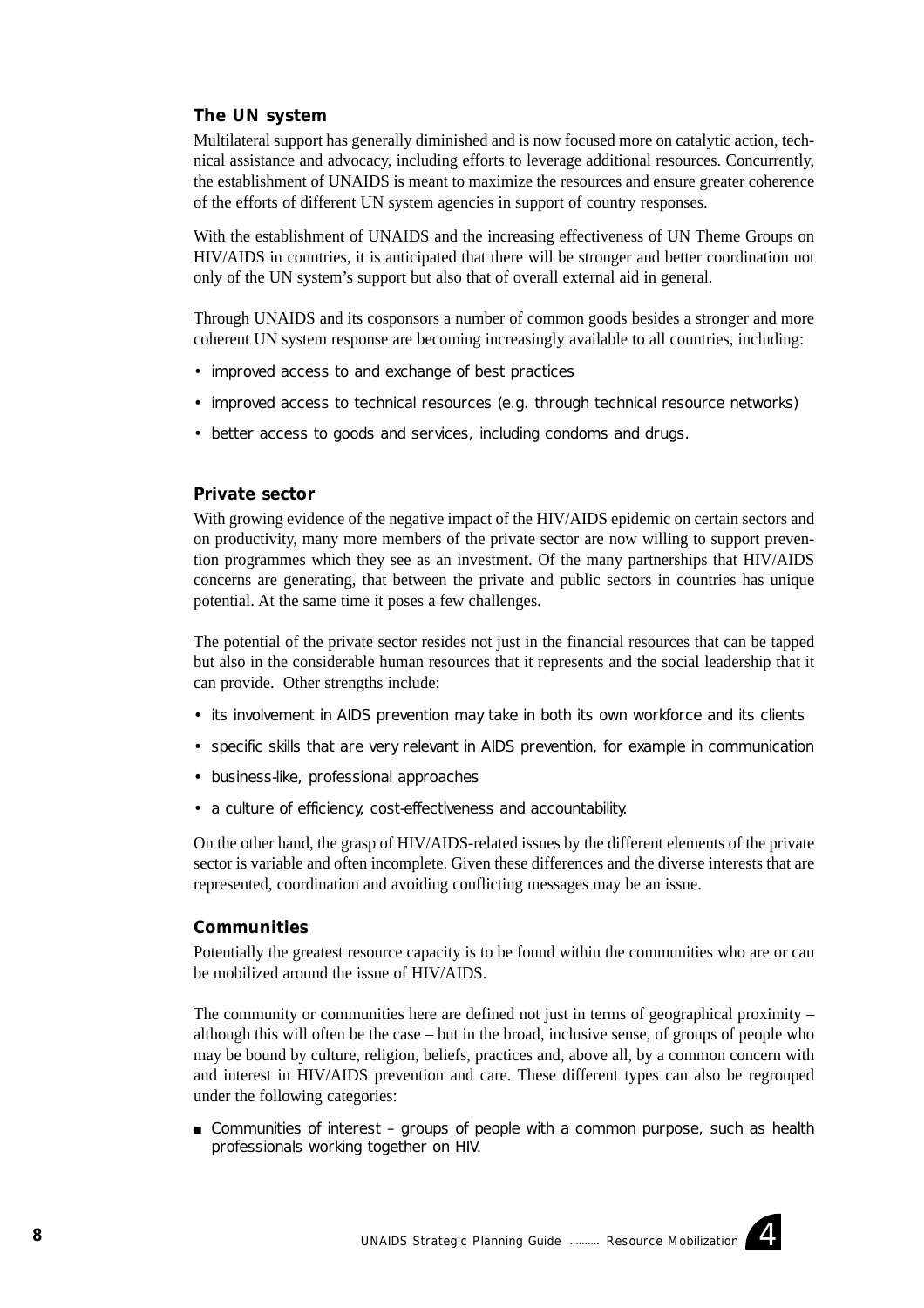- Communities of circumstance people with different backgrounds altogether but who are brought together by a common event, for example people with haemophilia who have been infected through contaminated blood products.
- Structured communities people with a common identity or history, and sharing common values or attitudes that unite them and identify them as a distinctive community.

They may be church groups or youth or women's organizations, trade unions, professional associations and sociocultural clubs and, not least, associations of people living with HIV/AIDS. Each of these brings different resources, capacities and preparedness to respond to HIV/AIDS. Notwithstanding these differences, the capacity of such communities, once mobilized around the issue of HIV/AIDS, cannot be over-emphasized.

The strengths of a mobilized community are well summarized in the UNAIDS technical update (see Community Mobilization and AIDS, Technical Update - April 1997). These include:

- awareness of their individual and collective vulnerability to HIV
- motivation to address their vulnerability
- knowledge of the options that they can take to reduce such vulnerability
- the time, skills, and other resources that they are prepared to invest.

## *III. Resource mobilization through the strategic planning process*

The key characteristics and strengths of strategic approaches to HIV/AIDS planning are summarized in the Introduction to the UNAIDS Guides (see pp. 4-5). All of these, directly or indirectly, have resource-related aspects and dimensions. Together, they highlight the fact that resource mobilization is an integral part of strategic planning processes.

The following section analyses further some of the ways in which mobilization of resources de facto takes place through the strategic planning process.

#### *III. 1 Involving key partners in the planning process*

The first three modules of the Guide to the SPP (see p. 7 of module 1, p. 25 of module 2, and p. 8 of module 3) all stress that it is critical to ensure the participation of key stakeholders and resource partners at all stages of the SPP. It is imperative that a diversity of skills and expertise be brought together for a thorough situation and response analysis while, for the strategic plan formulation, it is important that as many of the actual and potential partners in the response be involved. These include different Government sectors, community organizations and NGOs, including associations of PWHA, academia and research institutions, the private sector, and international donors.

Such breadth of participation in the situation and response analysis enriches the reflection. Importantly, it also ensures 'ownership' of the process and of the output. By the same token, involvement of the key stakeholders in the strategic plan formulation is a major first step towards mobilizing the financial and human resources of the different partners towards implementation.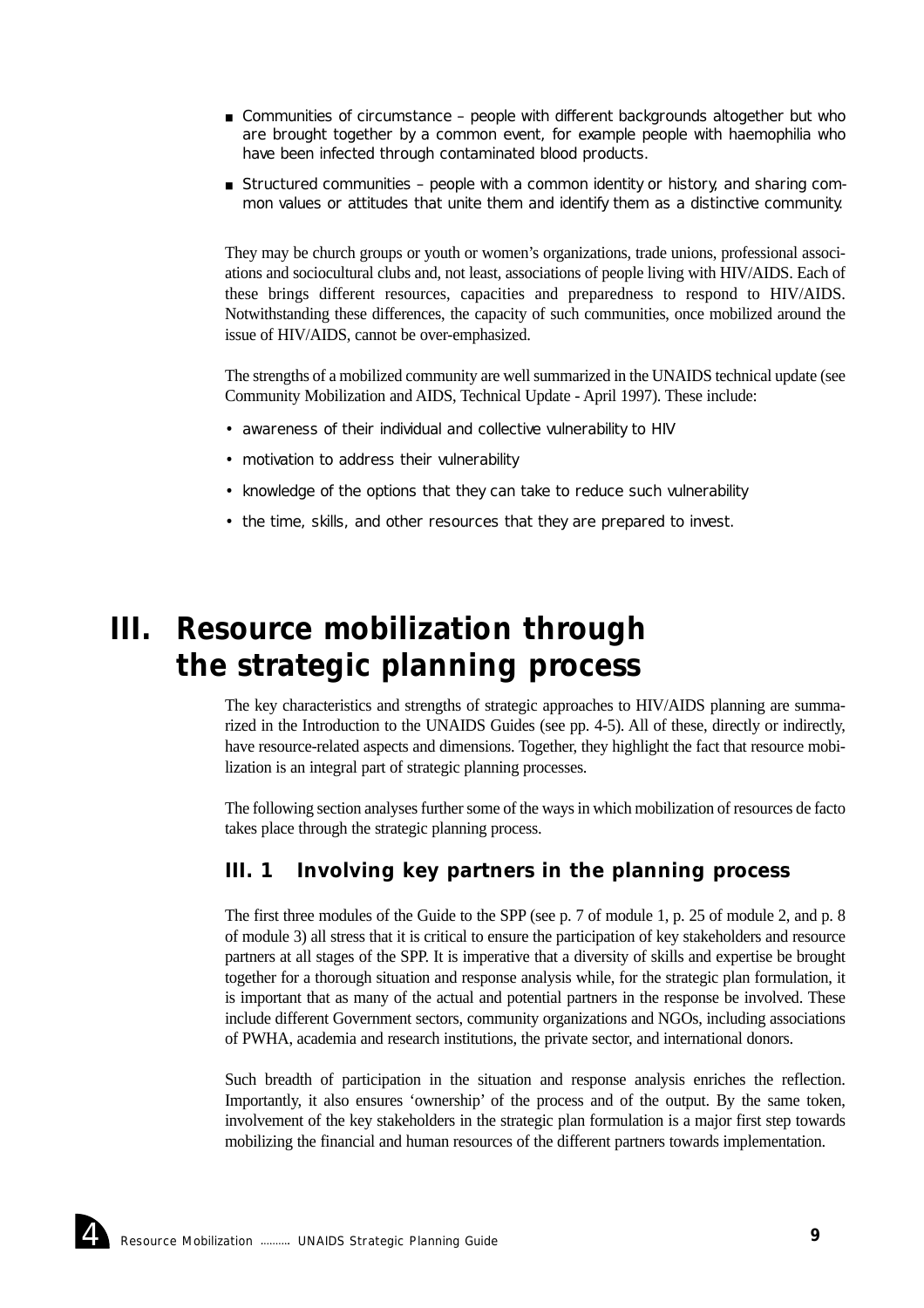#### *Ensuring government leadership*

It is increasingly evident that HIV/AIDS will impact on many countries' long-term plans and on their agenda for social and economic development in particular. It is therefore all the more critical that Government, which is responsible for establishing such agendas, assume the leadership of the entire planning process. And it is not just about technical leadership. High-level political leadership is crucial. The viability and sustainability of programmes will depend on the extent to which the response to HIV is built into the national development framework – something which only governments can effect.

#### *Community participation*

While materials and funds are undoubtedly required to implement activities, it is even more critical to have motivated and skilled human resources. The participation of the concerned communities at relevant stages of the planning process is as important as government leadership in the planning process. They represent the single most important resource for a country's response. Individually and collectively – be they members of affected populations, associations of PLWA, HIV/AIDS service providers, national or international NGOs, small local organizations, research institutions, epidemiologists or behavioural scientists – they make valuable contributions to the national response, the more so when they are involved in the planning process.

Community participation – challenging though it may be – is the one way to ensure the relevance and realism of strategies and to mobilize the inherent resources of communities.

#### *Involving major international development agencies*

Most national programmes to some extent rely upon external support. It is therefore desirable to encourage major donors to participate in a national strategic planning process, especially at the stage of formulation of a strategic plan. As stated in module 3, 'involving all key stakeholders is an early but essential step towards mobilizing resources, human as well as financial'(see p. 8). Such involvement is also to be encouraged since many donors may have specific concerns or priorities that do not always match national priorities.

Their active participation in the national strategic planning process will ensure coherence and maximize the benefits to the country of resource allocation to priority areas. Besides the various 'communities' mentioned above, the 'key stakeholders' at this stage will include not only international donors but also, hopefully, some new or potential resource partners as identified through the situation and response analysis.

*As repeatedly stressed in the various modules of the UNAIDS Strategic Planning Guide, people living with HIV/AIDS or directly affected by it are very valuable partners for any HIV/AIDS action. UNAIDS promotes and supports the greater involvement of people living with HIV/AIDS in the response to the epidemic.*

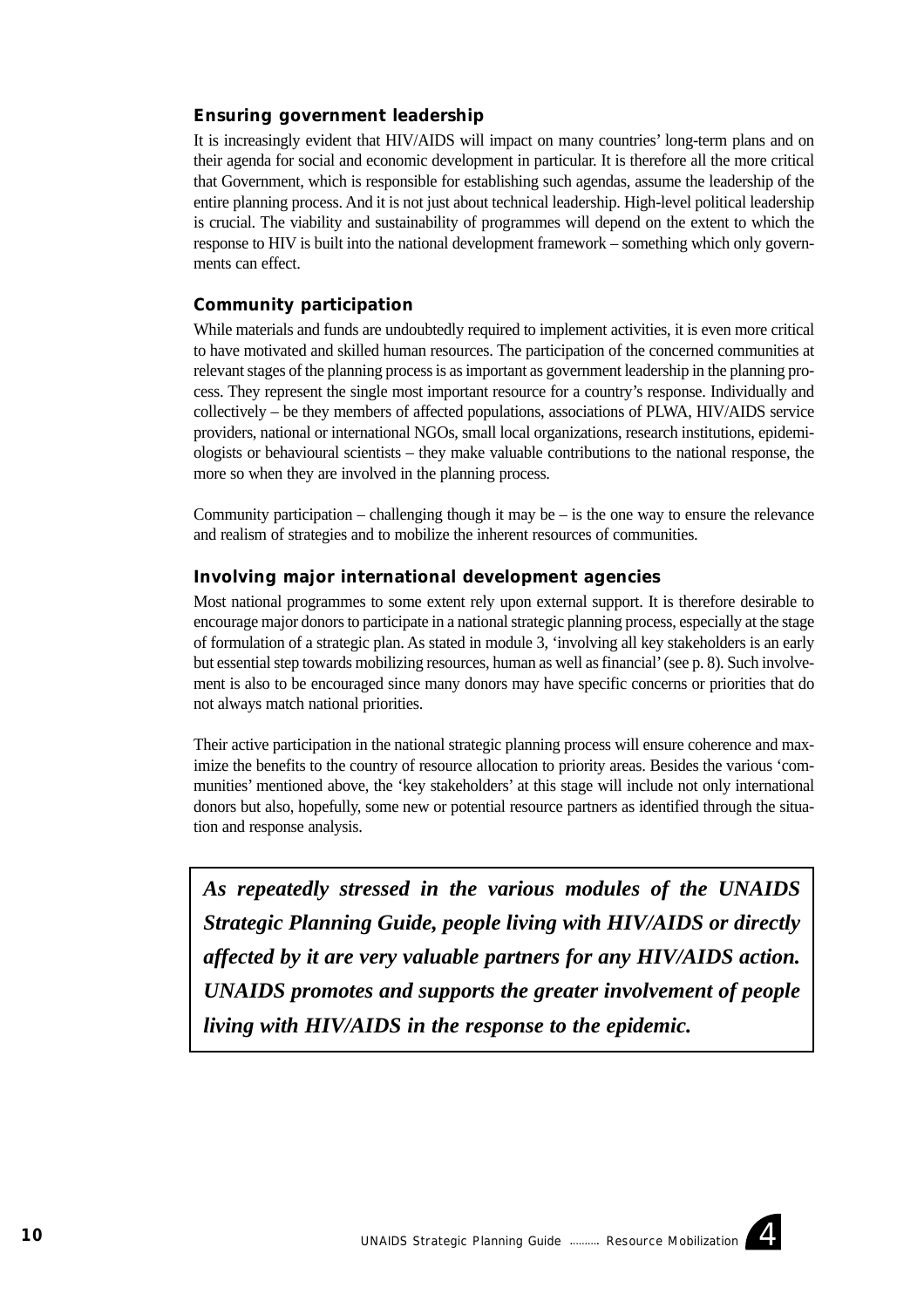#### *III. 2 Maximizing available resources*

A widely held assumption concerning resource mobilization is that it is solely about securing additional or new resources. However, within the context of strategic approaches to planning, it is particularly important to emphasize that mobilizing resources is as much about making judicious or better use of available resources as it is about mobilizing additional ones.

The following are key questions in this regard:

- $\ge$  Is the current response still relevant?
- ➣ Are current responses effective and, in particular, are they cost-effective?
- $\geq$  Are there opportunities and/or imperatives for reallocation and reprogramming of resources? Where are the priorities now?

#### ➣ *Is the current response still relevant?*

The first key question is about the relevance of the current response. One of the reasons why it is critical to adopt strategic approaches to HIV/AIDS planning is that we are dealing with situations that are not static. The situations change – sometimes rapidly – over time and place, which means that strategies and activities that are perfectly relevant now may be less so, or even not at all, in the future.

Hence the importance of a situation analysis and then a response analysis which inform the strategic planning team about the relevance of specific strategies and activities at a particular moment in time (see pp. 16-17 of module 2). In all cases, but especially in situations where human and financial resources are scarce and limited, it is a waste if these continue to be channelled to areas where they are no longer relevant or which are of lesser importance than others. Reprogramming these same resources for areas that are now more relevant is as effective a way of mobilizing resources as any.

#### ➣ *Are current responses effective? And are they cost-effective?*

The second set of questions addresses the issue of whether current strategies and activities, especially in those areas that would have been identified as priority areas through the situation analysis (see pp. 17-18 of module 2), are effective and in particular whether they are cost-effective.

Looking at, and comparing, the effectiveness of specific AIDS prevention and/or impact mitigation interventions or strategies is not straightforward. Issues such as the diversity of epidemiological and social contexts within which interventions take place, the choice and appropriateness of the outcome measures that could be used as proxy indicators of effectiveness, or the complex interaction between the different programmes and strategies that are ongoing at the same time, all complicate attempts at the estimation of effectiveness.

Nonetheless, it is possible and desirable to look critically at some factors that may account for success or failure. These include, among others:

- Adequacy of resources
- Technical soundness
- Cost-effectiveness

#### *Adequacy of resources*

Assessing the adequacy of inputs – technical, financial, but also goods and services and, not least, human resources – into specific strategies is part and parcel of a critical analysis of the rea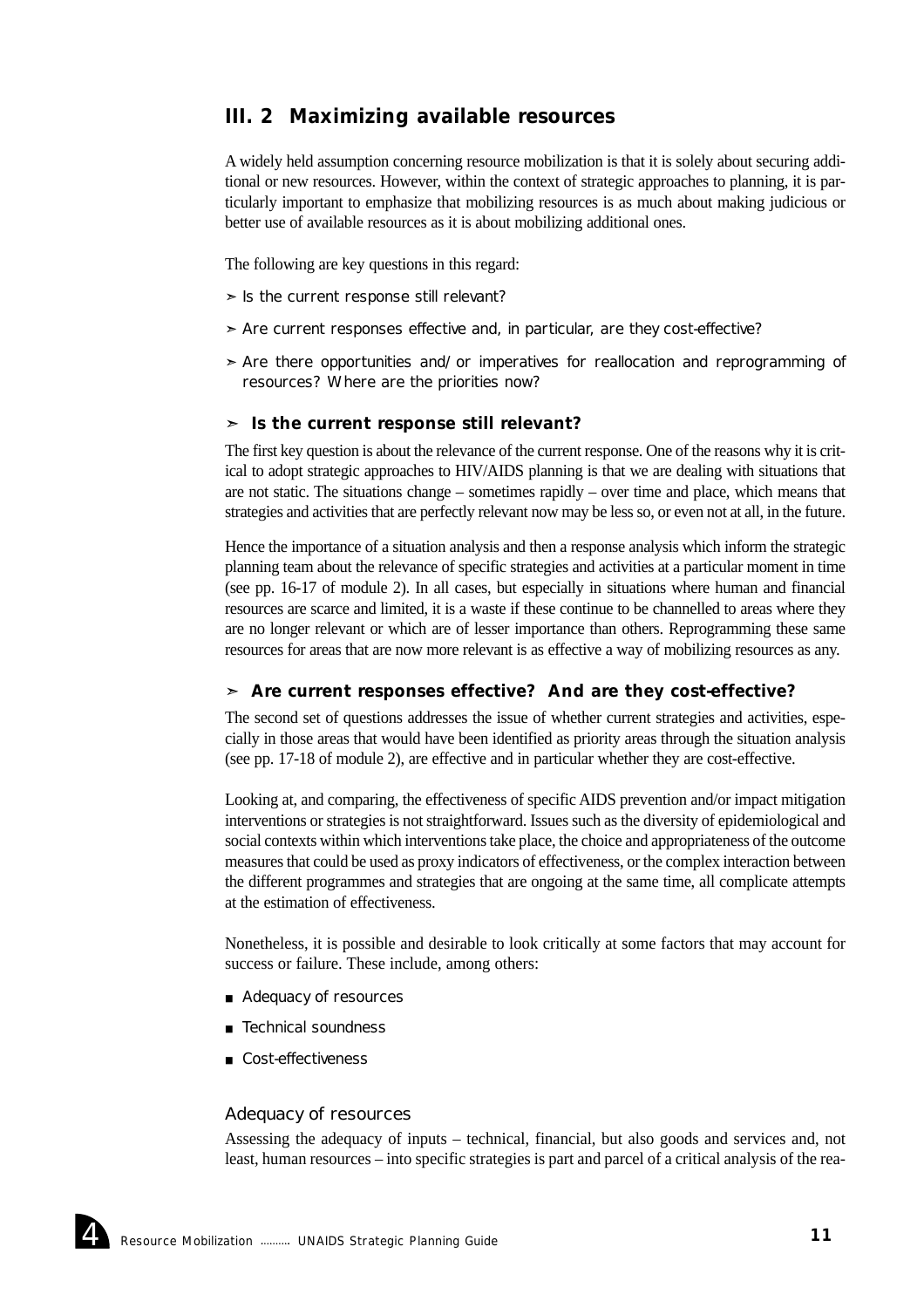sons for their success or failure. It also provides the information required for eventual cost-effectiveness analysis and assists planners and other stakeholders in setting priorities for mobilizing resources for potentially effective strategies that may otherwise get discarded.

The importance of adequate human resources for the success and effectiveness of an activity cannot be stressed enough. While most people will find it easy to attribute failure to lack of material resources, goods or funding, there is often a reluctance to acknowledge that it can be due to lack of specific expertise, inappropriate skills, or even motivation and commitment.

#### *Technical soundness and best practices*

As module 2 points out (see p. 18), much has been learnt in the last decade about what can work or does not work in HIV/AIDS prevention and care. Nonetheless there are many instances where programmes are still learning about what might work best in their particular contexts. Many a response analysis will point to the failure of activities due to lack of technical soundness resulting in significant resources being absorbed by ineffective or inefficient activities. Such situations underscore the importance and significance of a strategy of documenting and sharing 'best practices' and lessons learnt as a way of accelerating the 'learning curve' of programmes and minimizing the needless waste of time and resources on less-than-effective interventions.

At all stages of a strategic planning process, but especially the formulation of strategies in priority areas (see pp. 14-15 of module 3), the teams will be able to pinpoint opportunities for national programmes to take advantage of lessons learnt and international best practices.

*UNAIDS Best Practice Collection incorporates technical updates, points of view and case studies, as well as key materials, on a wide range of HIV/AIDS topics and issues. In addition to documentation and dissemination of best practice material, UNAIDS is promoting and supporting in countries and between countries 'best practice' processes of learning and reflecting about what works and does not work.*

#### *Cost-effectiveness*

Cost-effectiveness is a measure of the comparative efficiency of discrete strategies and methods for achieving the same objective (in this case HIV/AIDS prevention and care). As competing programme needs grow or as resources become scarce, cost-effectiveness is an issue that assumes even greater significance and importance. It is the responsibility of strategic planners to advise decision-makers on making best use of scarce resources. In this regard, cost-effectiveness analysis is the tool of choice that enables programme managers and planners to make informed choices about resource allocation. It identifies the relative efficiency of alternative activities by comparing costs and results or outputs.

Focusing on the cost-effectiveness or efficiency of the response involves continuously asking questions such as:

- what are the costs involved in a specific activity or group of activities in the programme?
- what are the returns on that activity, i.e. what are the benefits we get out of it?
- what is the opportunity cost of such an activity? In other words, are we making optimal use of our resources or will we achieve more by spending resources on other activities?

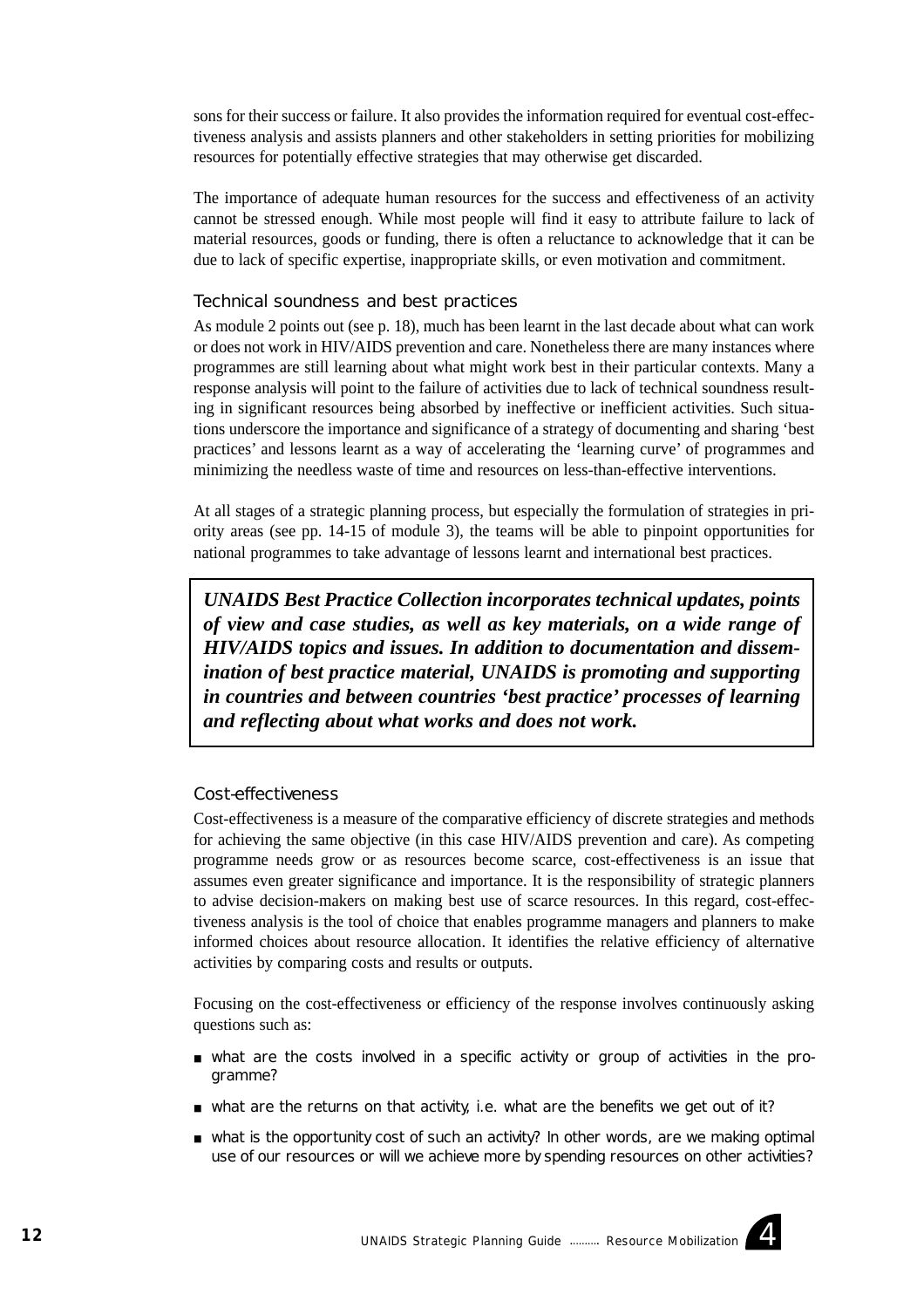#### ➣ *Are there opportunities and/or imperatives for reallocation and reprogramming of resources? Where are the priorities now?*

The third set of questions merely underlines the importance of strategic approaches in a context as dynamic as the one of HIV/AIDS. Being strategic means, among others, being relevant to the current situation and realistic about the resources required to implement planned strategies (see Introduction to the SPP Guides, pp. 4-5). Put another way, being strategic is about being responsive to change and about being able to set priorities.

#### *Adapting and responding to change – monitoring and evaluation*

The module so far has drawn attention to the critical importance of remaining relevant within the changing contexts of HIV/AIDS epidemics. An iterative process of reflection and analysis is important to allow the various partners in a national response to remain alert to new situations as they evolve, alert to opportunities so as to maximize the benefits of timely reprogramming and resource allocation. Alternatively, it can also be seen as being alert to the obstacles that have to be overcome, and minimizing the losses that may accrue through, for example, the continued channelling of resources to areas that may be less critical now than others or may have ceased to be priorities altogether.

Being strategic is being able to deal with change. This means flexibility on the part of management with, for example, a management structure that combines decentralized decision-making with effective delegation of authority. Above all though, there needs to be a good monitoring and evaluation system. This will serve to provide programme managers and implementers with timely information not just on the status of implementation of programme activities but also, importantly, on the key issues of their effectiveness, efficiency and continued relevance. What is needed for such a system to operate well is a plan that sets out at a minimum:

- Clear objectives, outputs and outcomes
- Realistic targets
- Clear and meaningful indicators.

#### *Setting priorities*

Setting priorities is a key and essential feature of strategic planning and, by the same token, one of the many facets of resource allocation and mobilization. At the best of times there are always choices to be made about what must be done and what can realistically be done. This is even more true in resource-constrained settings. The whole strategic planning process is geared to guiding decision-makers in making the choices that will result in the best possible use of valuable human and financial resources.

Too often in the past, planning for HIV/AIDS has resulted in unrealistic plans that have sought to cover all possibilities, plans that did not give due consideration to the relative importance and relevance of specific strategies on the one hand, and to their feasibility, relative effectiveness and affordability on the other.

All the preceding questions – about relevance and cost-effectiveness, about adequacy of resources, about the major determinants of the epidemic and hence the priorities for action, about what is working and is not working, and why – ultimately serve to inform planners and donors about how and where to allocate resources in a way that maximizes the returns on the investment.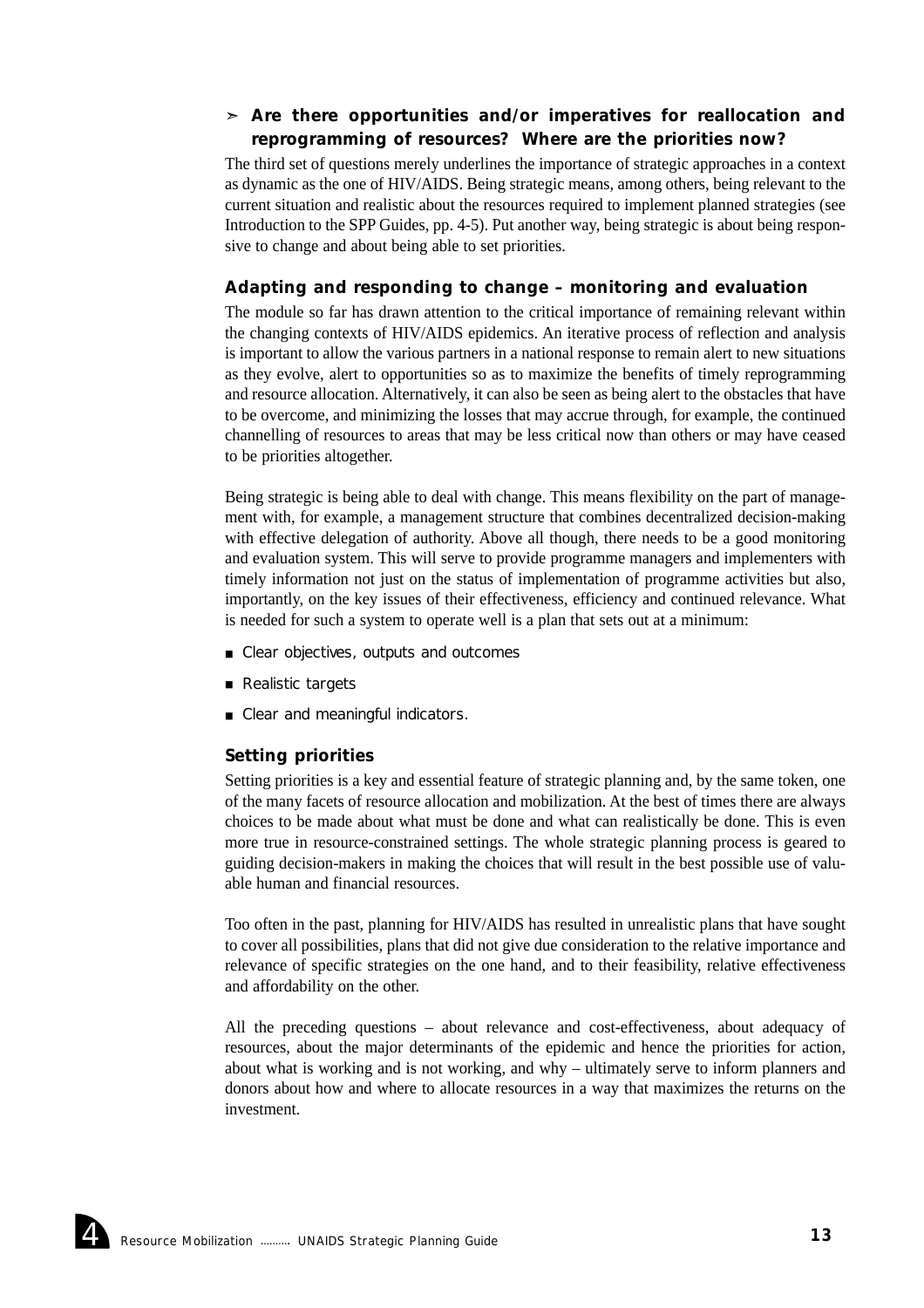#### *III.3 Mobilizing additional resources*

The module has stressed the several ways in which mobilization of resources is an integral part – indeed a major outcome – of strategic approaches to planning responses to HIV/AIDS. Specifically it has outlined the extent to which 'mobilization' of resources is effectively taking place through:

- involving all major stakeholders in the strategic planning process;
- identifying the major determinants of the epidemic at a specific time and place;
- setting priorities accordingly:
- ensuring that scarce resources are channelled to the highest priorities and to the most cost-effective strategies and approaches for a determined objective.

The module has also emphasized the importance and relevance of applying and adapting international 'best practices' and the many 'lessons learnt' about HIV/AIDS prevention and care in order to gain valuable time and minimize the losses that would otherwise result from committing resources to less effective or less appropriate strategies.

Notwithstanding these aspects of resource mobilization inherent in strategic planning, it is evident that the dynamics of HIV/AIDS situations and responses are such that there will from time to time be a need for additional resources to address changing situations, to support emerging strategies and allow an expansion of the response.

This section deals with different strategies and methods for securing 'additional' resources and underlines once more that resources include not just funds but also goods and services and human resources. The following are addressed:

- a) Identifying and mobilizing new partnerships
- b) Developing technical resource networks
- c) Fund-raising

#### *a) Identifying and mobilizing new partnerships*

Strategic planning is about looking into obstacles to, and opportunities for (see pp. 11-12 of module 1) a stronger and more effective expanded response. In the course of the situation analysis the team will be considering the major determinants and consequences of HIV/AIDS and, hence, the priority areas for action as well as the changes that may be required for moving from the present situation to the desired one. Subsequently it will look both at what stands in the way of changes needed in priority areas and at the factors that can promote such changes.

The team can thus contribute a great deal to mobilizing additional resources not only for the immediate short-term needs but also for those opportunities that may arise in the medium to longer term:

- by identifying opportunities for involving new actors and new resource partnerships to bring these changes about;
- by exploring the different specific reasons which may appeal to these potential new partners to get involved or to commit resources for current strategies and HIV/AIDS programmes;
- by paving the way for mobilizing resources for future interventions and emerging strategies.

Understandably, the focus in terms of mobilization of additional resources will often be on international development agencies. But it is also worth looking beyond the obvious traditional

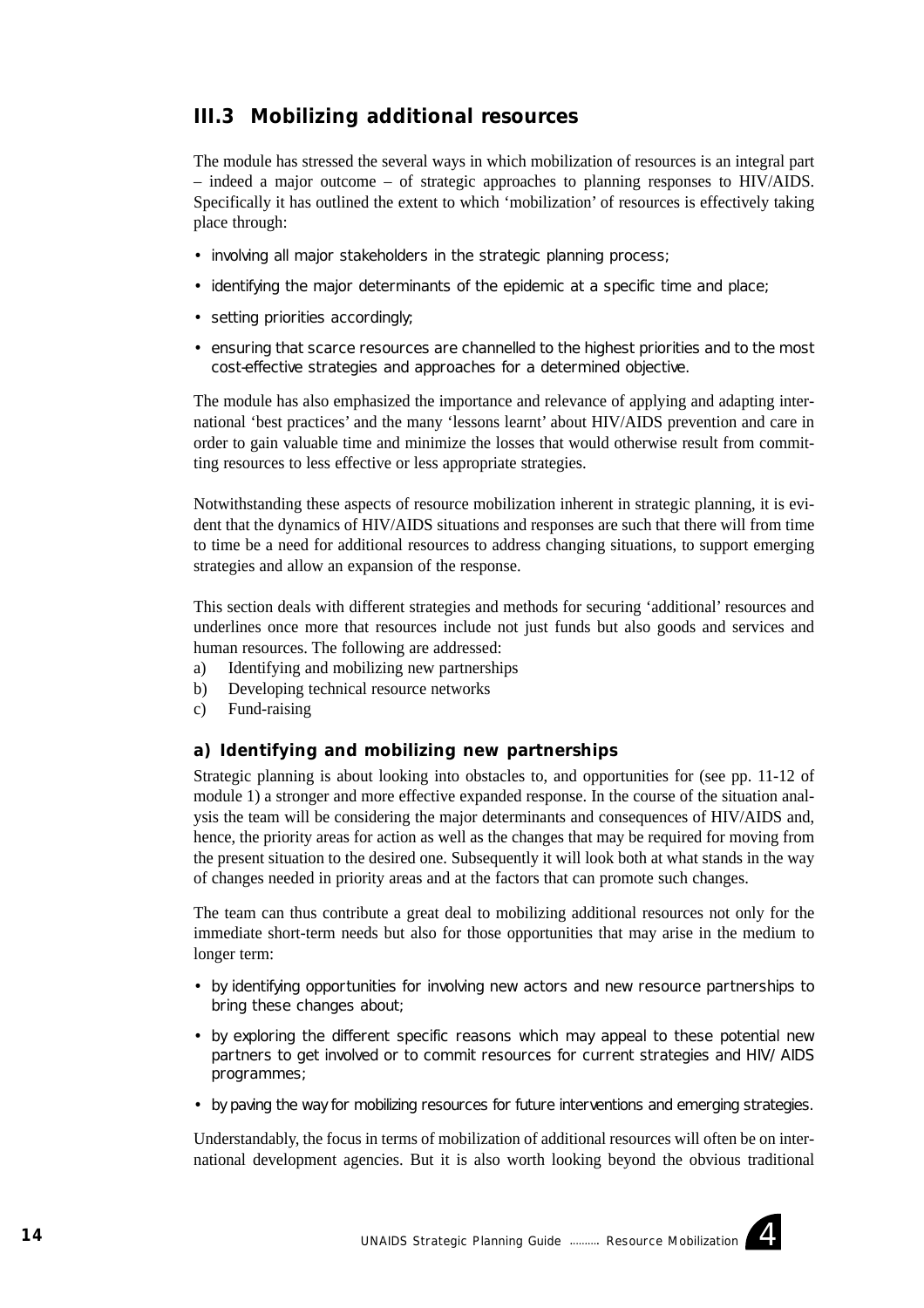donor governments and agencies. For example, there are now a number of Foundations established by private companies, the entertainment industry or churches, which have resources that can be tapped for specific HIV/AIDS or AIDS-related projects.

While external donors will likely represent a major component, there are equally important 'national' resource partners who could be a significant source of technical and financial resources. The box on page 16 highlights examples of potential new partnerships that may be brought to light in the process of strategic planning, particularly during the course of a situation assessment and analysis.

#### ➣ *Developing technical resource networks*

As national responses evolve and new strategies emerge, what is increasingly required by countries is technical know-how or expertise. The demand for such expertise in a wide range of programme areas or on specific prevention and care issues is growing as more and more countries seek to pre-empt the epidemic's threat and expand their response to HIV/AIDS. As has already been pointed out (see Technical soundness and best practices, p. 12) the sharing of lessons learnt and experience on best practices can assist countries in shortening the learning curve, thus gaining time and, in the process, saving much-needed resources.

In this regard, identifying and mobilizing new partnerships also encompasses the idea or strategy of development of networks in general and, specifically, of technical resource networks, as a way of broadening a country's or region's resource base and making specific technical expertise more readily accessible to countries.

(UNAIDS and its cosponsors are promoting and supporting the development and strengthening of technical resource networks in a number of key areas at national as well as regional levels.)

#### ➣ *Raising funds from donors/IDAs*

#### *Involving the development agencies in planning*

The Strategic Planning Guides stress the benefits of securing the participation in the planning process of all key stakeholders, including major donors. As with all potential resource partners their participation should ensure 'ownership' of the resulting strategic plan and plan of action and a greater willingness to contribute resources – and particularly funding – for the implementation of activities. Furthermore, it will also make the same donors more receptive to requests for future additional funding, should such funding be required to expand the response or seize opportunities to initiate new projects. Increasingly, too, as national responses have become more multisectoral and multidimensional, donors are seeking some reassurance that new projects or initiatives are more or less guided by a national strategic framework. This is also where consistent high-level advocacy and demonstration of commitment (see also p. 6 – government leadership) can often help to sway the donors.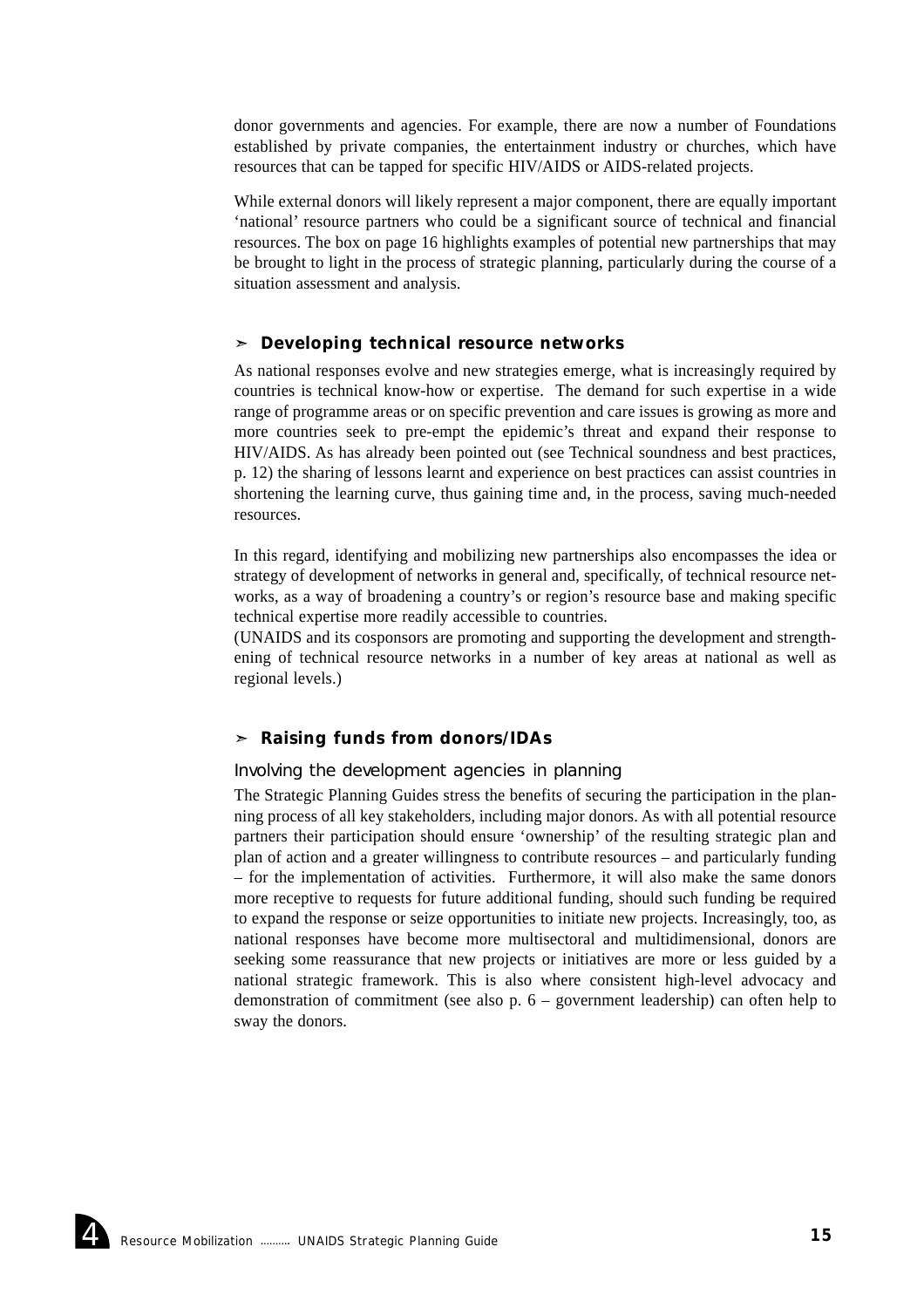#### *General/mainstream development nongovernmental organizations and agencies*

NGOs or bilateral and multilateral agencies responsible for general development projects may not always be aware of the extent to which the epidemic could impact on the outcome of a particular project, on the intended beneficiaries, or even on the project's workforce. The situation analysis may serve to identify mainstream NGOs or agencies that could be potentially involved, try to answer questions concerning for example a project's 'vulnerability' to HIV (e.g. because of extensive use of migrant labour force), and reinforce the rationale and benefits of integrating HIV/AIDS prevention into the project's activities, for example by including HIV/AIDS awareness programmes in the workforce training package.

#### *The private sector*

The impact of the HIV/AIDS epidemic on the private business sector has been growing steadily over the last years, and has become quite visible in some places. Still, many business leaders need to be persuaded that AIDS prevention programmes for their own employees are in their own rational self-interest. In economic terms, such prevention programmes can be marketed as "minimizing costs" or "profit-loss prevention" and protection of valuable fixed investment in "human capital". The advantage of developing new partnerships with private businesses is that they have substantial resources available. At the same time, their workplaces provide excellent opportunities to reach the labour force in large numbers and with high impact.

The situation analysis should briefly describe and prioritize the most relevant sectors of business in terms of HIV prevention in a way that will allow the response analysis team to better focus their investigations into ongoing responses, and the strategic plan formulation team to identify and mobilize or generate partnerships for an expanded response.

The following information may be of interest in that perspective:

- total number of staff
- annual financial turnover
- main sources of income and the particular risk situations related to specific businesses, such as the extensive reliance on migrant labour force, interests in entertainment or tourist industry, etc.
- segmentation of a company's customer base: are vulnerable populations (youth, for example) major parts of that base?

#### *The military*

The armed forces represent a discrete and important group, both in terms of risk of HIV infection<sup>1</sup> and of potential resources to change that situation.

Briefly highlighting their vulnerability emphasizes the benefits that may be gained from making the best use of their resources:

- military recruits are often posted far away from their communities and families for relatively long periods • they are in the age group most sexually active and most inclined to risk taking
- 
- risk taking tends to be part of the military ethos they often have more money than local populations

On the other hand, the army disposes of "resources" that may be harnessed for prevention efforts:

- financial (although often not available for *social* services)
- human: educated and skilled staff
- a disciplined and highly organized environment
- a high concentration of easily reachable high-risk behaviour individuals.

This combination of high susceptibility and non-negligible resources means that the armed forces represent a unique opportunity for effective preventive education.

Gathering information on uniformed forces is a sensitive issue in many countries, and the situation analysis team may have difficulties in doing so. The same objective may however be reached in the long run by actively involving a high-ranking officer from the army's social services in the situation analysis team, so that this person himself can organize an appropriate response "in house".

#### *Academic and research institutions*

These represent yet another different potential resource in that they house a wealth of scientific data, studies and of course people whose expertise may not have been tapped and who may be helpful in subsequent information gathering and follow-up for comparison with benchmark data.

Once informed and solicited, they represent a major resource among others for epidemiological and behavioural data collection and analysis, and for planning, monitoring and programme evaluation, not to mention the capacity for clinical or operational research or socioeconomic impact studies.

1 Comparative studies in several industrialized and developing countries showed that military personnel have a much higher risk of HIV infection than groups of equivalent age and sex in the civilian population.

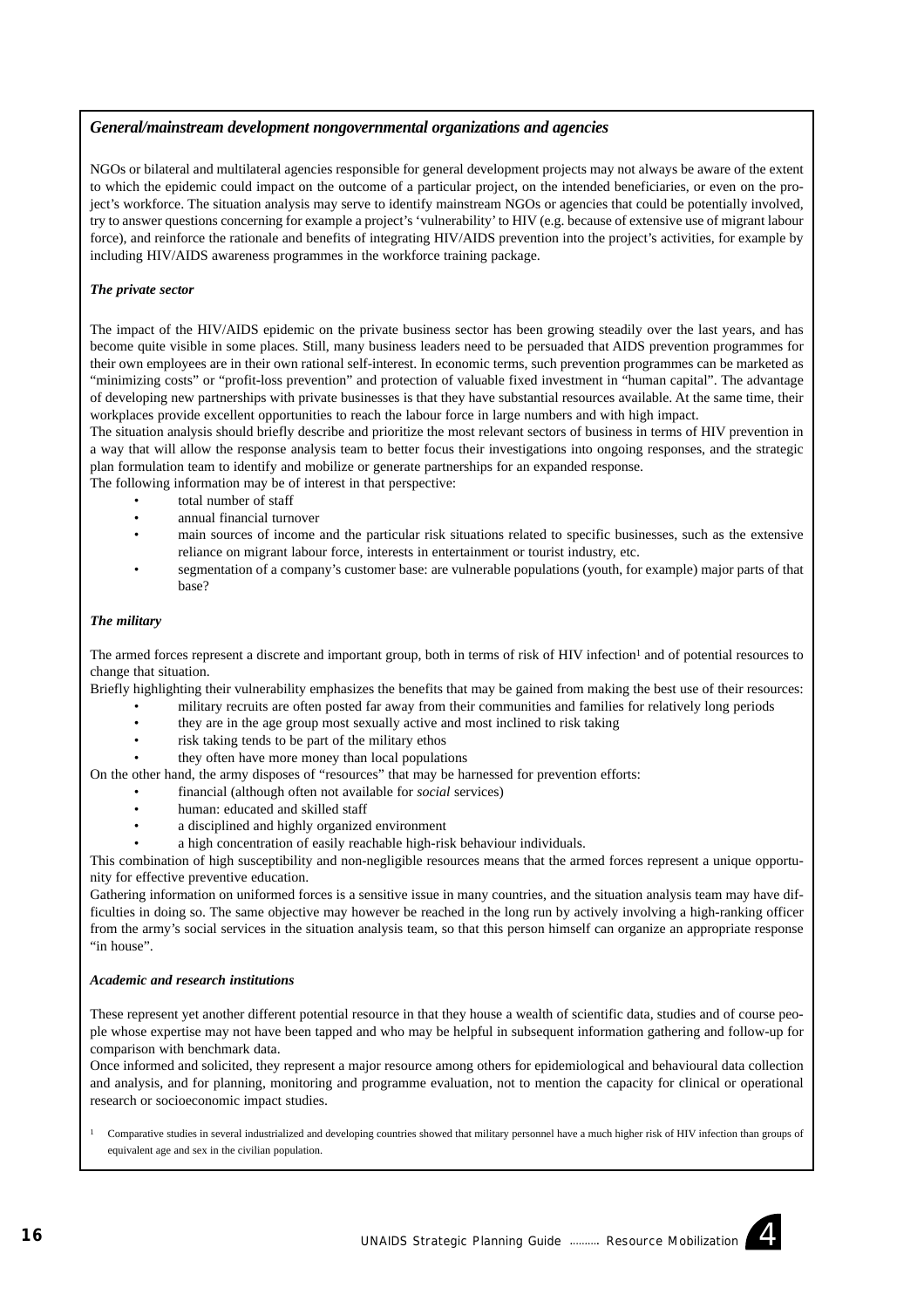#### *Packaging proposals*

In any event, when it comes to raising funds from prospective donors for programmes or new projects there are a few 'musts' that can help to swing the balance. These include:

- having a strong rationale for a project that drives home its relevance to the situation or to national priorities; in the case of a programme, having a coherent set of priority strategies and activities and an equally sound goal and overall strategy
- having clear and realistic objectives
- spelling out the expected outcome and concrete outputs
- building in a strong monitoring and evaluation component
- having a detailed and realistic budget, including counterpart resources
- paying due attention to ensuring accountability
- addressing the issue of sustainability.

These all add up to the submission of a marketable product, one that can serve to convince potential funders that they are dealing with project management that is focused, transparent, accountable, and backing activities that are seen to contribute to a meaningful response. At the end of the day all donors like to know what the costs are (what are we paying for?) and what the outcome is likely to be (what are we getting for our money?).

#### *Knowing your donors*

As critical as the quality and content of the project submission is some knowledge of the specific donor whose support is being sought. In this respect the old saying that you must 'raise friends before raising funds' assumes special significance. International development agencies will always be more likely to entrust resources to known partners and friends with proven track records of delivering what they set out to do and – this may be more important for some donors than others – what donors require in terms, for example, of reporting and evaluation.

Indeed, donors are not a uniform group and it is crucial to understand and take into consideration the different and specific factors that motivate donors and dictate their decision to allocate resources or not.

These are some of the questions and issues that may usefully be addressed:

- What are the favourite areas or strategies, if any, of specific agencies?
- Do they have known sensitivities to particular issues or partnerships? For example, are they likely to respond more or less favourably if there is involvement of NGOs or of a UN partner, or if the project takes into account gender issues?
- What mechanisms do they have for allocation of budgets? Who within their administrative structure is likely to provide the most attentive ear?
- What criteria do they have for the selection of projects to be funded?
- Is there an especially 'good' time to submit a proposal? Perhaps towards the end of the agency's fiscal year?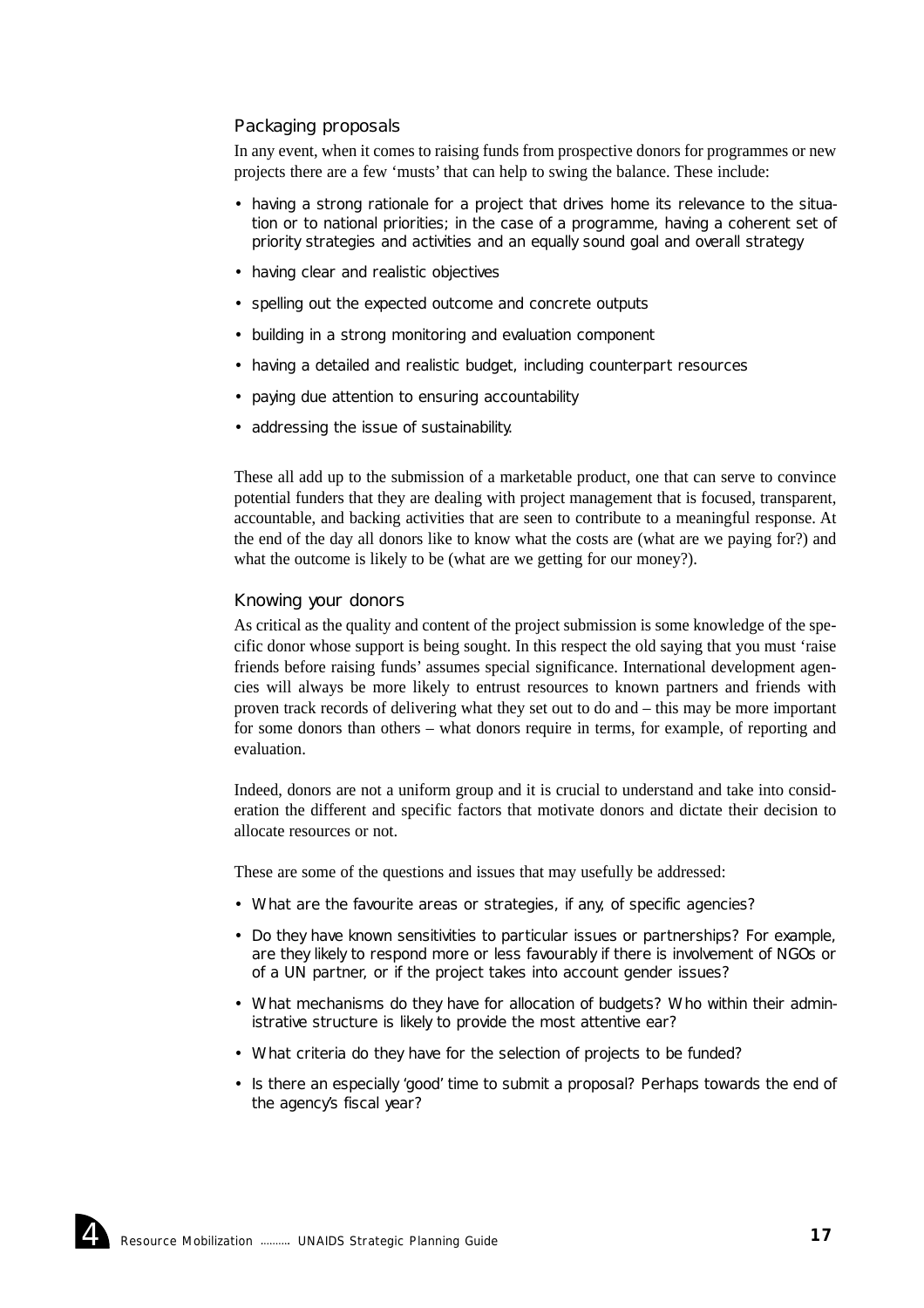#### *Sustaining interest and commitment of new resource partners*

Finally, the focus may too often be on short-term fund-raising and on one-off partnerships with one-time resource benefits. But sustaining the interest and long-term commitment of one's resource partners is an investment strategy of great relevance to HIV/AIDS programmes that are clearly long-term and dynamic. This is particularly true when dealing with international donor agencies and with the private or business sector and suitable attention should be paid to ensuring the durability of partnerships.

The following are a few useful hints:

- involve them in the planning and development of programmes or projects
- tailor the design of projects to the donors' and sector's interests and mandate (this is especially applicable to the private sector)
- review progress regularly together with resource partners
- recognize and mark a partnership's achievements from time to time.

## *Conclusion*

This fourth module draws attention to the broad scope of resources and of resource mobilization. It highlights in particular the different ways in which mobilization of resources effectively takes place through the strategic planning process as outlined in the first three modules.

With HIV/AIDS continuing to present an ever-growing challenge both in terms of prevention and of impact mitigation measures, resources will continue to be at a premium. In the resource-constrained settings within which national programmes are operating, additional or new resources will always be required and beneficial. However, it is also important to underscore the significance of making judicial use of existing resources. This is what this module does through emphasizing the resource mobilization aspects of the strategic planning process.

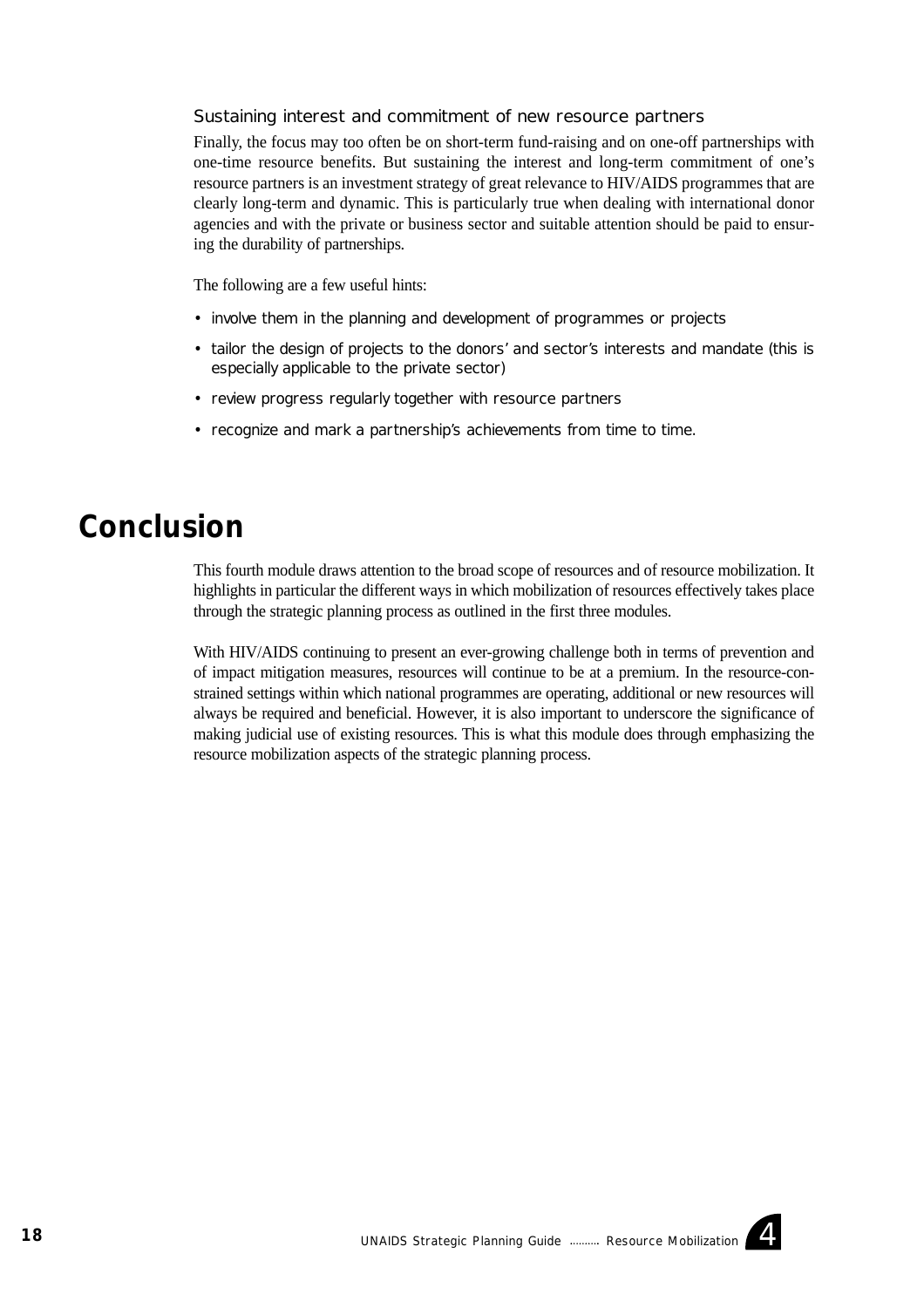## *Further reading*

- ❑ UNAIDS. Guides to the strategic planning process for a national response to HIV/AIDS, UNAIDS Best Practice Collection. Geneva, 1998.
- ❑ World Bank. Confronting AIDS Public Priorities in a Global Epidemic. New York, OUP, 1997.
- ❑ UNAIDS. Community Mobilization and AIDS. Technical Update, UNAIDS Best Practice Collection. Geneva, 1997.
- ❑ UNAIDS. Cost-Effectiveness Analysis and HIV/AIDS. Technical Update, UNAIDS Best Practice Collection. Geneva, 1998.
- ❑ UNAIDS. CD-Rom Economics in HIV/AIDS planning. Getting priorities right. UNAIDS, Geneva, 2000.
- ❑ Guinness L, Watts C, Mills A. Technical Brief on Cost-Effectiveness of HIV/AIDS Prevention Strategies. Background Paper for UNAIDS, 1997.
- ❑ Barnett T, Blas E, Whiteside T. AIDS Briefs. Integrating HIV/AIDS into Sectoral Planning, document WHO/SARA/HHRAA/USAID Africa, 1995.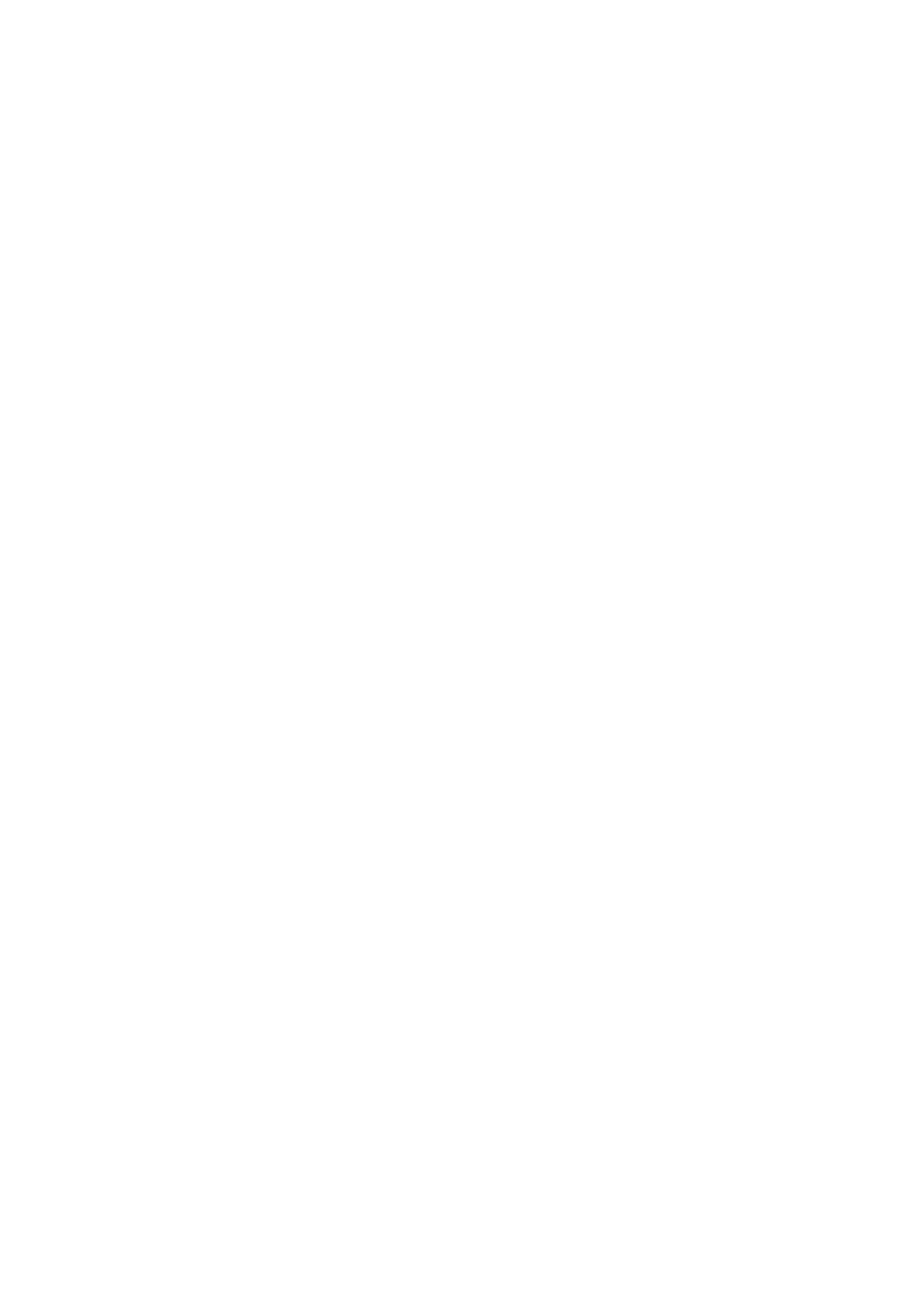

The Joint United Nations Programme on HIV/AIDS (UNAIDS) is the leading advocate for global action on HIV/AIDS. It brings together seven UN agencies in a common effort to fight the epidemic: the United Nations Children's Fund (UNICEF), the United Nations Development Programme (UNDP), the United Nations Population Fund (UNFPA), the United Nations International Drug Control Programme (UNDCP), the United Nations Educational, Scientific and Cultural Organization (UNESCO), the World Health Organization (WHO) and the World Bank.

UNAIDS both mobilizes the responses to the epidemic of its seven cosponsoring organizations and supplements these efforts with special initiatives. Its purpose is to lead and assist an expansion of the international response to HIV on all fronts: medical, public health, social, economic, cultural, political and human rights. UNAIDS works with a broad range of partners - governrnental and NGO, business, scientific and lay - to share knowledge, skills and best practice across boundaries.